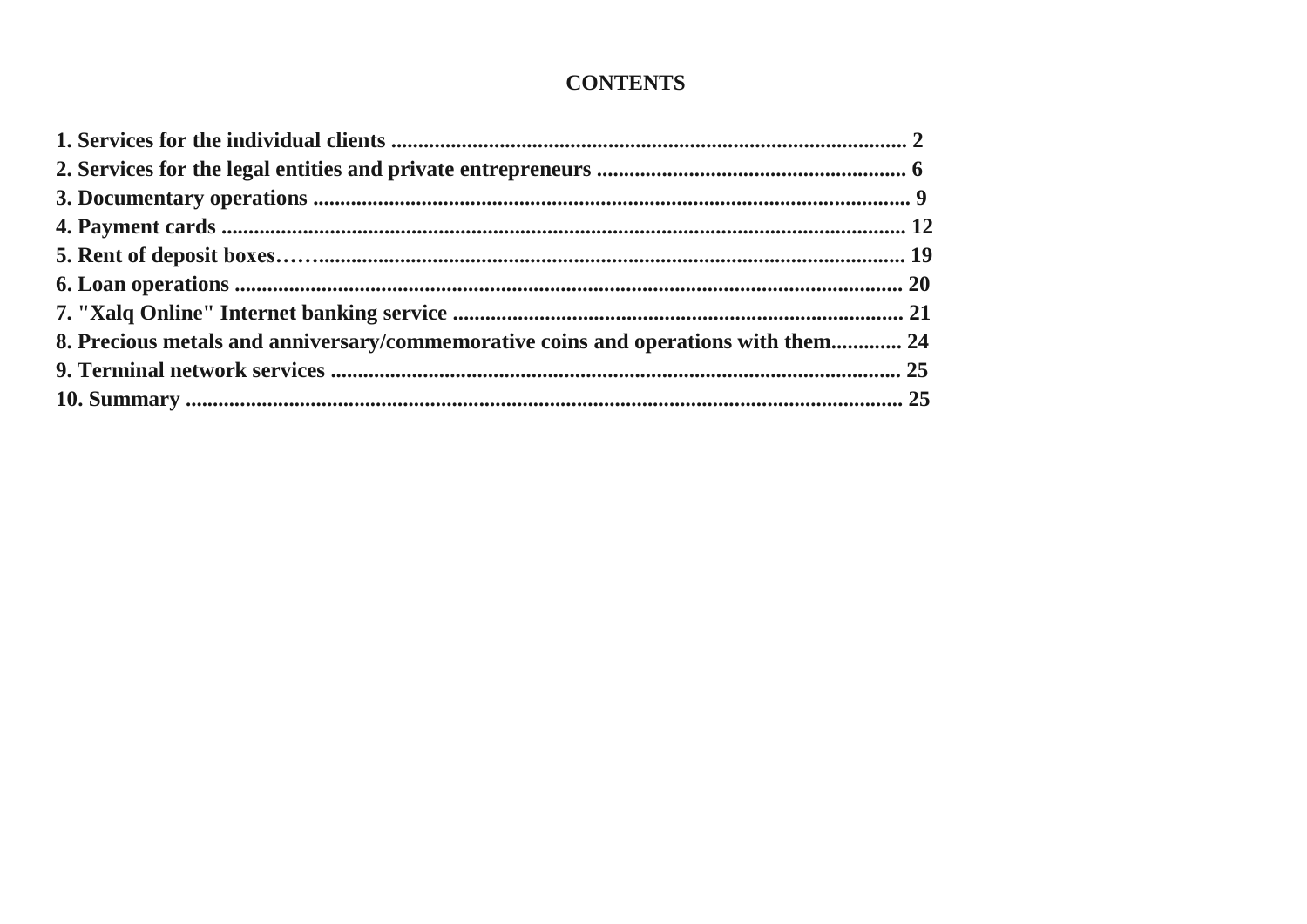## **1. SERVICES FOR THE INDIVIDUAL CLIENTS**

|                                                                                                                                                                                                                                                                                                                                                                                                                                                                                                                 | <b>Commission in AZN</b>                                                                                                                 | <b>Commission in Foreign</b><br>currency                                                   |
|-----------------------------------------------------------------------------------------------------------------------------------------------------------------------------------------------------------------------------------------------------------------------------------------------------------------------------------------------------------------------------------------------------------------------------------------------------------------------------------------------------------------|------------------------------------------------------------------------------------------------------------------------------------------|--------------------------------------------------------------------------------------------|
| 1.1. Opening the current account<br>1.1.1. The minimum balance on the current account<br>1.1.2. In case, the balance 1 000 000 EUR and more will apply to the total amount                                                                                                                                                                                                                                                                                                                                      | Free of charge<br>Not required<br>Daily basis 0,8% per annum                                                                             |                                                                                            |
| 1.2. Opening the loan account                                                                                                                                                                                                                                                                                                                                                                                                                                                                                   |                                                                                                                                          | Free of charge                                                                             |
| 1.3. Opening the deposit account                                                                                                                                                                                                                                                                                                                                                                                                                                                                                |                                                                                                                                          | Free of charge                                                                             |
| 1.4. Money transferred to account*:                                                                                                                                                                                                                                                                                                                                                                                                                                                                             |                                                                                                                                          |                                                                                            |
| 1.4.1.<br>Money transferred through the cash desk of the branch office where the account was opened<br>1.4.2.<br>Money transferred through the cash desk in other branch offices<br>Money transferred to card account<br>Loan payments issued from Xalq Bank, and also insurance service payments for this loan<br>$\bullet$<br>Money transferred to deposit account of the notary<br>$\bullet$<br>Money transferred through urgent money transfer systems<br>$\bullet$<br>Other operations with money transfer | Free of charge<br>Free of charge<br>Free of charge<br>Free of charge<br>Free of charge<br>0.05%, min. 1 AZN/USD/EUR; max. 20 AZN/USD/EUR |                                                                                            |
| 1.5. Cash withdrawal from the account <sup>*1</sup><br>1.5.1. Cash withdrawal from the account<br>1.5.2. Deposit amount withdrawal:<br>• At the maturity date of deposit**<br>• At the pre maturity date of deposit amount withdrawal<br>Cash withdrawal of the accured interest amount on deposit**<br>1.5.3.<br>*The maximum commission 1% is charged for the cash withdrawal for the amount of EUR 500 000 and more<br>by negotiation.                                                                       |                                                                                                                                          | 0,5 %, min. 1 AZN/USD/EUR<br>Free of charge<br>0,5 %, min. 1 AZN/USD/EUR<br>Free of charge |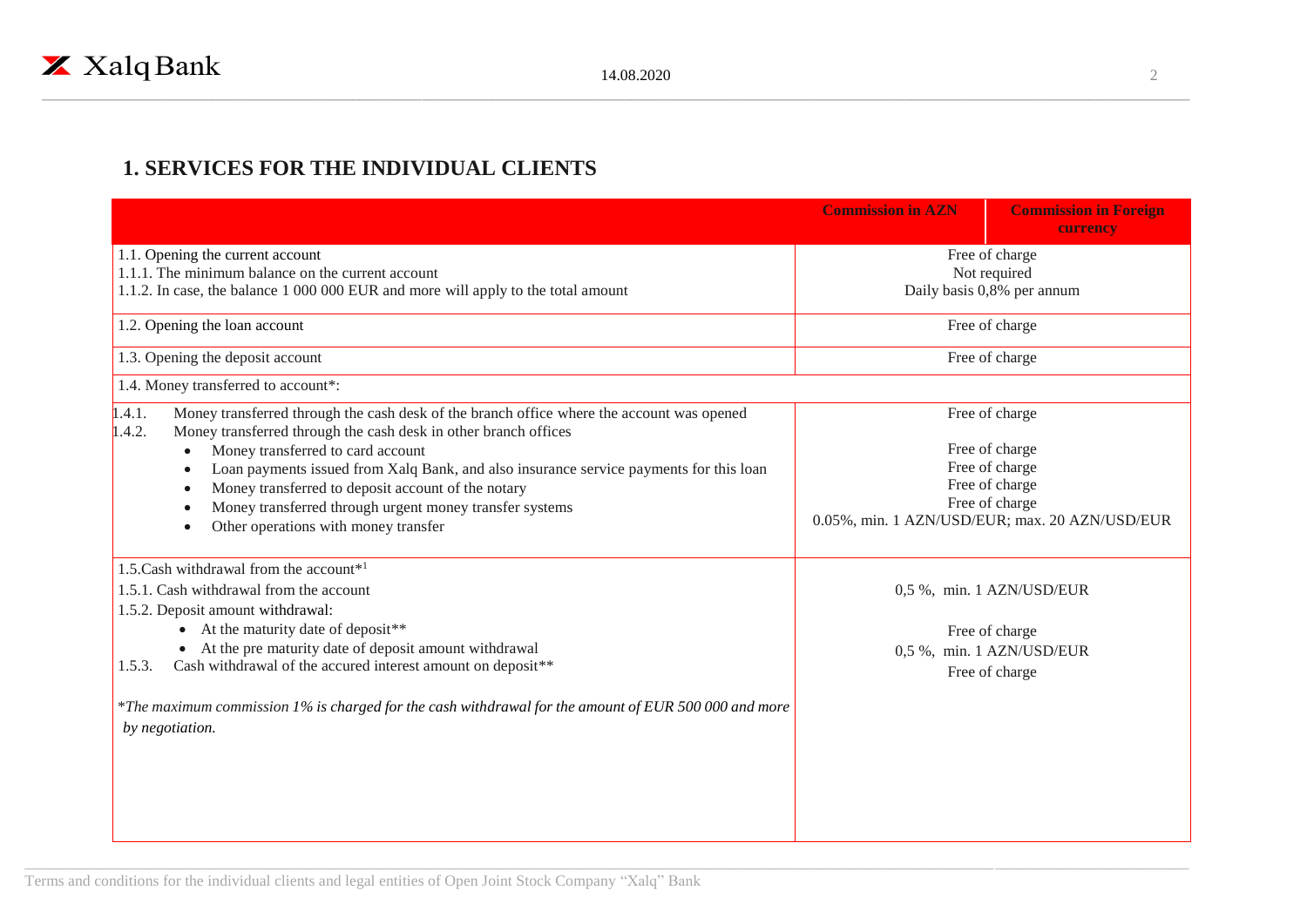

|          | ٠ |  |
|----------|---|--|
| <br>PU 1 |   |  |
|          |   |  |
|          |   |  |
|          |   |  |

| ** Free cash withdrawal of the amount of the deposit and accrued interest on the maturity date of deposit is<br>possible only for the period of 1 year from the date of termination. In case of early withdrawal of the deposit,<br>free cash withdrawal of accrued interest is possible only for the period of 1 year from the date of early<br>cancellation of the deposit agreement. The commissions specified in item 1.5.1 of this Tariffs shall be applied<br>upon expiration of these deadlines for the withdrawal's operations. |                                           |
|-----------------------------------------------------------------------------------------------------------------------------------------------------------------------------------------------------------------------------------------------------------------------------------------------------------------------------------------------------------------------------------------------------------------------------------------------------------------------------------------------------------------------------------------|-------------------------------------------|
| 1.6. Issuance of documents based on the account:                                                                                                                                                                                                                                                                                                                                                                                                                                                                                        |                                           |
| • Account statement<br>• Letters for embassies or the State Migration Service<br>• Other letters<br>• Duplicate of documents                                                                                                                                                                                                                                                                                                                                                                                                            | Free of charge<br>8 AZN<br>3 AZN<br>3 AZN |
| 1.7. Service fee for transactions on purchase, donation, promissory note and debit transactions, initial contract<br>and other civil-legal transactions through a notary's deposit account.                                                                                                                                                                                                                                                                                                                                             | $0,2\%$                                   |
| Note:                                                                                                                                                                                                                                                                                                                                                                                                                                                                                                                                   |                                           |
| An additional commission is charged in accordance with the standard rates for the transfer of<br>funds from notary's deposit account to other account or to state budget.<br>No commission fee is charged for the cash withdrawal from the notary's deposit account on these<br>2.<br>transactions.                                                                                                                                                                                                                                     |                                           |
| A service fee of 0.5% is charging from the total amount of cash withdrawed from transferred amount in the<br>size of 1 000 000 manat and more from the deposit account of the notary.                                                                                                                                                                                                                                                                                                                                                   |                                           |
| 1.8. The buying and selling foreign currency on behalf of the customer                                                                                                                                                                                                                                                                                                                                                                                                                                                                  | Free of charge                            |
| 1.9. Accept and/or exchange of metal coins (if more than 10 AZN)                                                                                                                                                                                                                                                                                                                                                                                                                                                                        | 5% (for the total amount)                 |

Note:

1. The transactions over the account can be conducted in the branch where the account is opened, as well as in another branch of the Bank.

2. Applying the exchange rate set up by the Bank.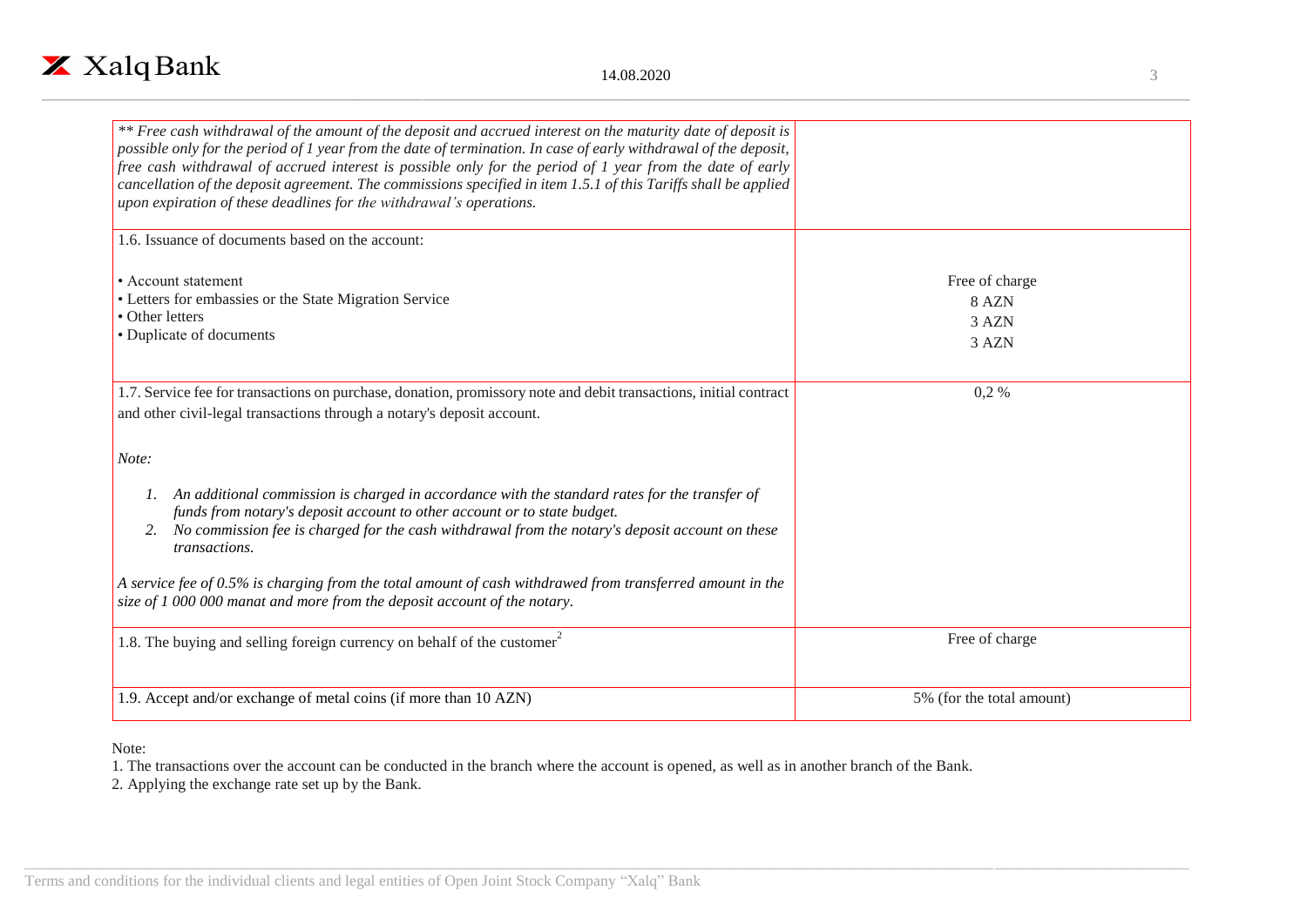

|                                                                                                                                                                                                       | <b>Commission in AZN</b>                                                            | <b>Commission in Foreign currency</b>           |
|-------------------------------------------------------------------------------------------------------------------------------------------------------------------------------------------------------|-------------------------------------------------------------------------------------|-------------------------------------------------|
| 1.10. Execution of the payment orders:                                                                                                                                                                |                                                                                     |                                                 |
| 1.10.1. Inside bank transfers:<br>• Between the client's own accounts<br>• To the accounts of other clients<br>• To the notary's deposit account                                                      | Free of charge<br>0.05 %, min. 1 AZN/USD/EUR; max. 20 AZN/USD/EUR<br>Free of charge |                                                 |
| 1.10.2. The transfers to accounts with other banks:                                                                                                                                                   |                                                                                     |                                                 |
| 1.10.2.1. To the branch offices in Baku/Sumgayit                                                                                                                                                      | 0,2 %, min. 1 AZN; max. 100 AZN                                                     | 0,3 %, min. 20 USD/ 25 EUR;<br>max. 300 USD/EUR |
| 1.10.2.2. To the regional branch offices                                                                                                                                                              | 0,12 %, min. 1 AZN; max. 100 AZN                                                    | 0,3 %, min. 20 USD/ 25 EUR;<br>max. 300 USD/EUR |
| 1.10.2-1. Interbank and transfers to other banks' accounts through the                                                                                                                                |                                                                                     |                                                 |
| system of instant payments:                                                                                                                                                                           | 0,15 %, min. 1 AZN; max. 100 AZN                                                    |                                                 |
| To the branch offices in Baku/Sumgayit                                                                                                                                                                | 0,12 %, min. 1 AZN; max. 100 AZN                                                    |                                                 |
| To the regional branch offices                                                                                                                                                                        |                                                                                     |                                                 |
| 1.10.3. The execution of collection orders, related to the mandatory legal<br>decisions, as well as the execution of other obligatory payment orders (tax<br>decisions, custom and other authorities) |                                                                                     |                                                 |
| 1.10.3.1. For the amount of 10 AZN and below:                                                                                                                                                         |                                                                                     | Free of charge                                  |
| 1.10.3.2. For the amount above 10 AZN:<br>• To branch offices in Baku/Sumgayit (for each payment)<br>• To regional branch offices (for each payment)                                                  | 0,2 %, min. 1 AZN; max. 100 AZN<br>0,12 %, min. 1 AZN; max. 100 AZN                 |                                                 |
| 1.10.4. Amendment or cancellation of the executed payment orders <sup>1</sup>                                                                                                                         | <b>10 AZN</b>                                                                       | <b>50 USD</b>                                   |
| 1.10.5. Money Trasfer investigation <sup>1</sup><br>Up to 3 months<br>Up to 6 months<br>Over 6 months                                                                                                 |                                                                                     | 80 USD<br><b>110 USD</b><br><b>140 USD</b>      |

Note:

1. Additional commissions and unexpected expenses issued by the correspondent bank are reimbursing by the client.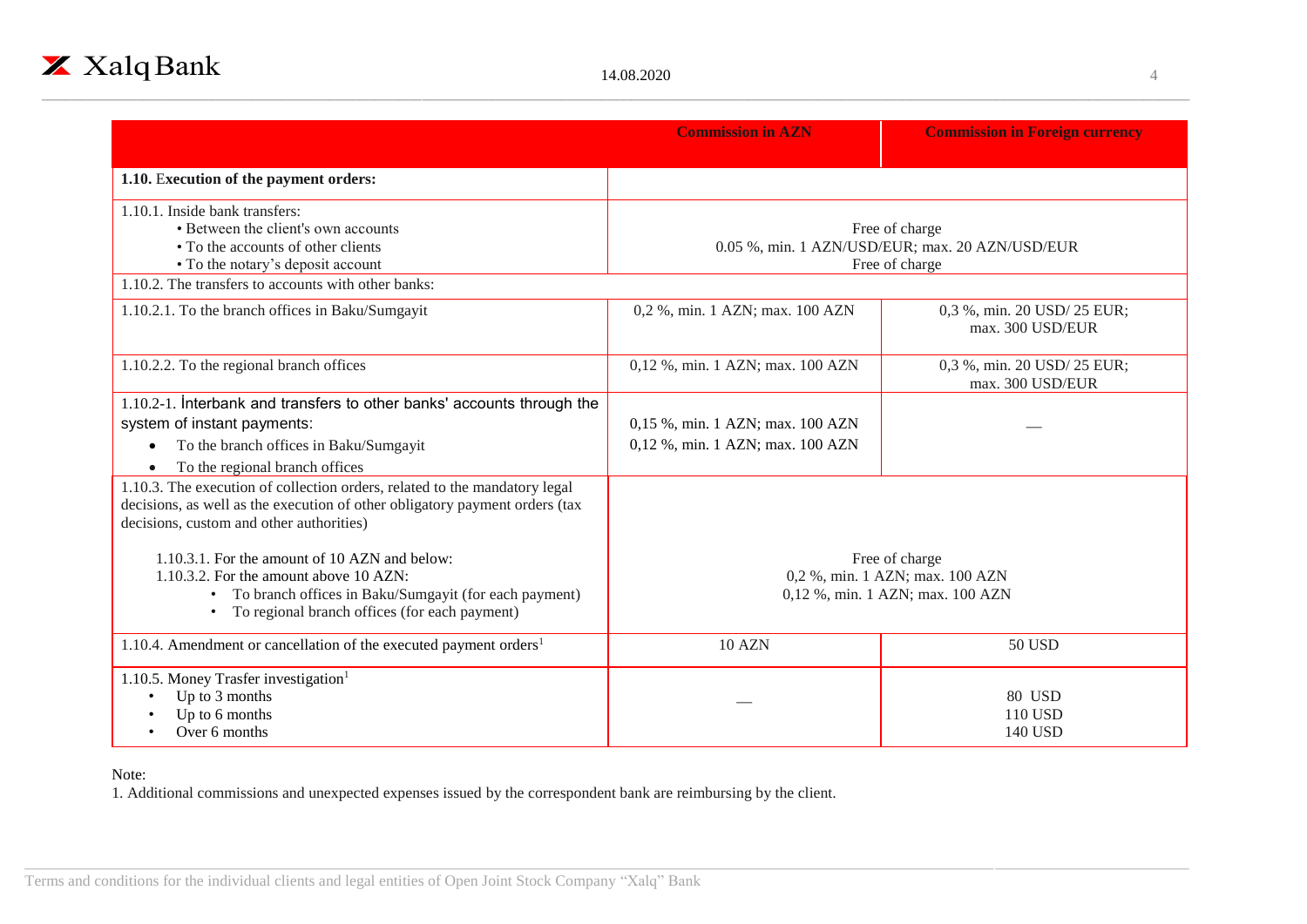

|                                                                                                    | <b>Commission</b>              |
|----------------------------------------------------------------------------------------------------|--------------------------------|
| 1.11. Opening the current metal account<br>1.11.1. The initial amount to the current metal account | Free of charge<br>Not required |
| 1.12. The minimum balance on the current metal account                                             | Not required                   |
| 1.13. Amount of percious metal for each trade agreement with the Bank                              |                                |
|                                                                                                    | min. 5 XAU (troy ounces) $1$   |
| 1.14. The inside bank transfer between metal accounts                                              | Free of charge                 |

Note:

1. The currency exchange and the inside bank transfers between metal accounts are possible only.

## **2. SERVICES FOR THE LEGAL ENTITIES AND PRIVATE ENTREPRENEURS**

|                                                                                                                                                                            | <b>Commission in AZN</b> | <b>Commission in Foreign currency</b> |
|----------------------------------------------------------------------------------------------------------------------------------------------------------------------------|--------------------------|---------------------------------------|
|                                                                                                                                                                            |                          |                                       |
| 2.1. Opening the current account                                                                                                                                           |                          | Free of charge                        |
| 2.1.1. The minimum balance on the current account                                                                                                                          |                          | Not required                          |
| 2.1.2. In case, the balance 1000 000 EUR and more will apply to the total amount                                                                                           |                          | Daily basis 0.8% per annum            |
| 2.2. Opening the loan account                                                                                                                                              |                          | Free of charge                        |
| 2.3. Opening the deposit account                                                                                                                                           |                          | Free of charge                        |
| 2.4. Money transferred to account:                                                                                                                                         |                          |                                       |
| 2.4.1. Money transferred through the cash desk of the branch office where the account was opened<br>2.4.2. Money transferred through the cash desk in other branch offices |                          | Free of charge                        |
| Money transfer to a notary's deposit account                                                                                                                               |                          | Free of charge                        |

Terms and conditions for the individual clients and legal entities of Open Joint Stock Company "Xalq" Bank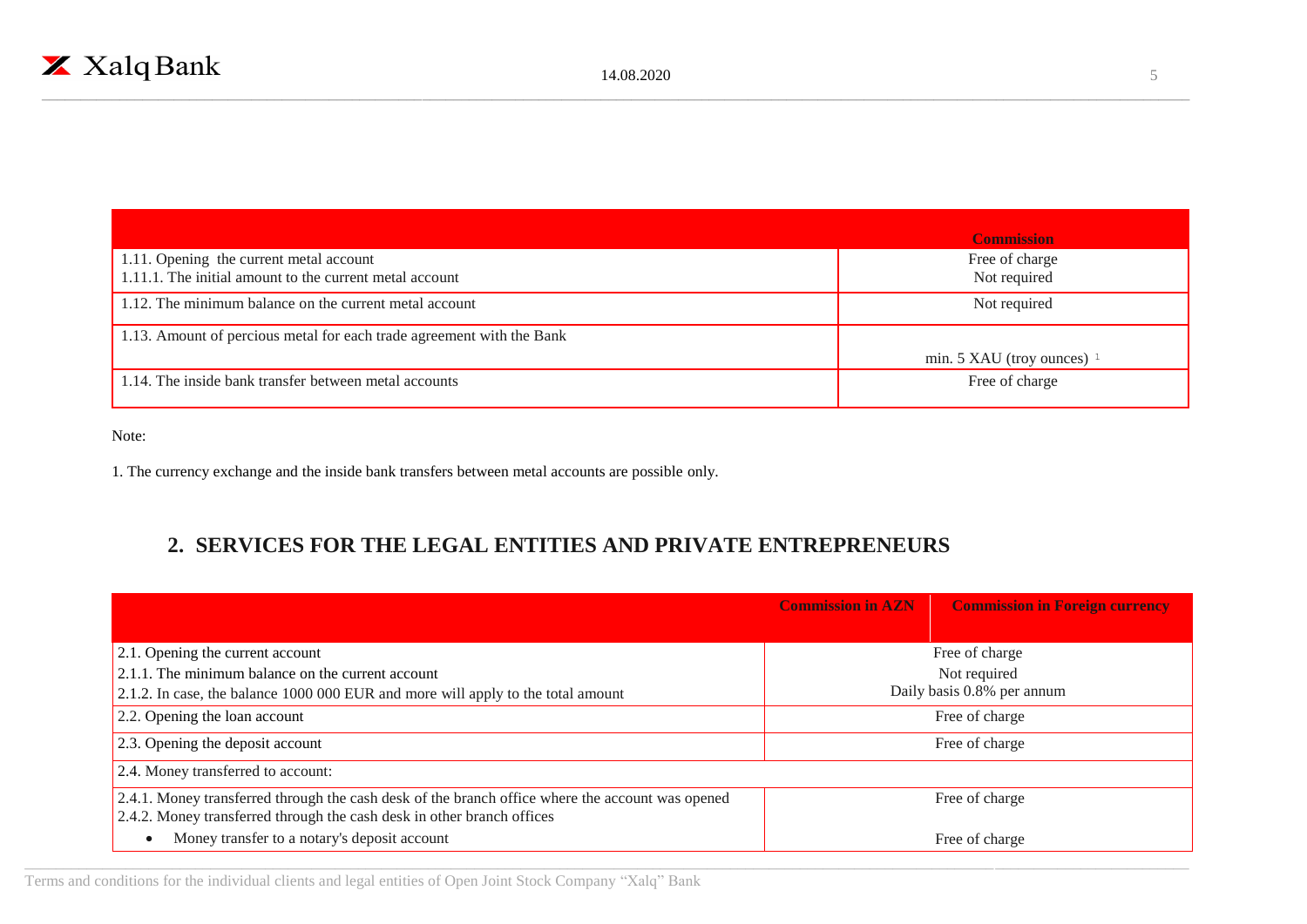

| Other operations with money transfer                                                                                                                                                                                                            | 0.05%, min. 1 AZN/USD/EUR; max. 20 AZN/USD/EUR              |
|-------------------------------------------------------------------------------------------------------------------------------------------------------------------------------------------------------------------------------------------------|-------------------------------------------------------------|
| 2.5. Cash withdrawal from the account*1                                                                                                                                                                                                         | 0,5 %, min. 1 AZN/USD/EUR                                   |
|                                                                                                                                                                                                                                                 |                                                             |
| *The maximum commission 1% is charged for the cash withdrawal for the amount of EUR 500 000 and<br>more by negotiation.                                                                                                                         |                                                             |
| 2.6. Issuance of documents based on the account:                                                                                                                                                                                                |                                                             |
| • Account statement<br>• References to embassies or the State Migration Service<br>• Other references*<br>• Duplicate of documents<br>• Responses to requests from an external auditor conducting an audit of the client's financial efficiency | Free of charge<br>8 AZN<br>3 AZN<br>3 AZN<br>Free of charge |
| 2.7. Service fee for transactions on purchase, donation, promissory note and debit transactions, initial<br>contract and other civil-legal transactions through a notary's deposit account.                                                     | $0,2\%$                                                     |
| Note:<br>1. An additional commission is charged in accordance with the standard rates for the transfer of<br>funds from notary's deposit account to other account or to state budget.                                                           |                                                             |
| No commission fee is charged for the cash withdrawal from the notary's deposit account on<br>these transactions.                                                                                                                                |                                                             |
| A service fee of 0.5% is charging from the total amount of cash withdrawed from transferred amount<br>in the size of $1000000$ manat and more from the deposit account of the notary.                                                           |                                                             |
| 2.8. The buying and selling foreign currency on behalf of the customer <sup>2</sup>                                                                                                                                                             | Free of charge                                              |
| 2.9. Accept and/or exchange of metal coins (if more than 10 AZN)                                                                                                                                                                                | 5 %                                                         |

Note:

1. The transactions over the account can be conducted in the branch where the account is opened, as well as in another branch of the Bank.

2. Applying the exchange rate set by the Bank.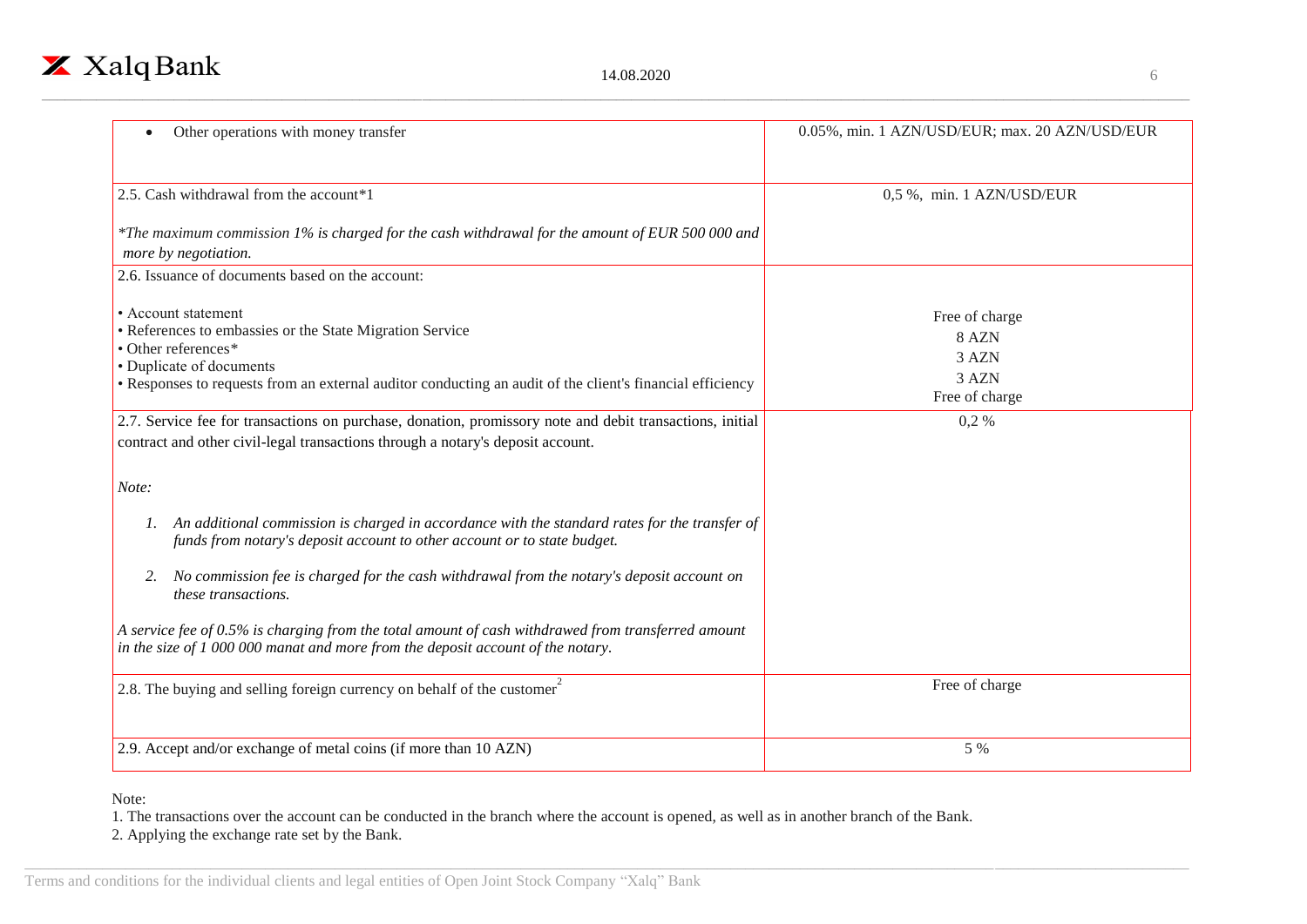|                                                                                                                                                                                                                                      | <b>Commission in AZN</b>                                             | <b>Commission in Foreign currency</b>          |
|--------------------------------------------------------------------------------------------------------------------------------------------------------------------------------------------------------------------------------------|----------------------------------------------------------------------|------------------------------------------------|
| <b>Execution of the payment orders:</b>                                                                                                                                                                                              |                                                                      |                                                |
| 2.10.1. Inside bank transfers:<br>• Between the client's own accounts<br>• To the accounts of other clients<br>• To the notary's deposit account                                                                                     | Free of charge<br>0.05 %, min. 1 AZN/USD/EUR; max. 20 AZN/USD/EUR    | Free of charge                                 |
| 2.10.2. The transfers to accounts with other banks:                                                                                                                                                                                  |                                                                      |                                                |
| 2.10.2.1. To the branch offices in Baku/Sumgayit                                                                                                                                                                                     | 0,2 %, min. 2 AZN; max. 170 AZN                                      | 0,3 %, min. 20 USD/25 EUR;<br>max. 300 USD/EUR |
| 2.10.2.2. To the regional branch offices                                                                                                                                                                                             | 0,12 %, min. 1 AZN; max. 170 AZN                                     | 0,3 %, min. 20 USD/25 EUR;<br>max. 300 USD/EUR |
| 2.10.2-1. Interbank and transfers to other banks' accounts through the system<br>of instant payments:<br>To the branch offices in Baku/Sumgayit<br>$\bullet$<br>To the regional branch offices                                       | 0,15 %, min. 2 AZN; max. 120 AZN<br>0,12 %, min. 1 AZN; max. 120 AZN |                                                |
| 2.10.3. The execution of collection orders, related to the mandatory legal decisions, as<br>well as the execution of other obligatory payment orders (legal, tax, custom and<br>State Social Protection Fund of Azerbaijan Republic) | Free of charge                                                       |                                                |
| 2.10.3.1. For the amount of 10 AZN and below:<br>2.10.3.2. For the amount above 10 AZN:<br>To the branch offices in Baku/Sumgayit (for each payment)<br>To the regional branch offices (for each payment)                            | 0,2 %, min. 1 AZN; max. 170 AZN<br>0,12 %, min. 1 AZN; max. 170 AZN  |                                                |
| 2.11. Amendment or cancellation of the executed payment orders <sup>1</sup>                                                                                                                                                          | <b>10 AZN</b>                                                        | <b>50 USD</b>                                  |
| 2.12. Money Trasfer investigation <sup>1</sup><br>Up to 3 months<br>Up to 6 months<br>Over 6 months                                                                                                                                  |                                                                      | 80 USD<br>110 USD<br>140 USD                   |
| 2.13. Issuance of a checkbook:<br>To notary office<br>$\bullet$<br>To others                                                                                                                                                         | Free of charge<br><b>10 AZN</b>                                      |                                                |
| 2.14. Cash collection                                                                                                                                                                                                                |                                                                      | (VAT is charged)                               |

Terms and conditions for the individual clients and legal entities of Open Joint Stock Company "Xalq" Bank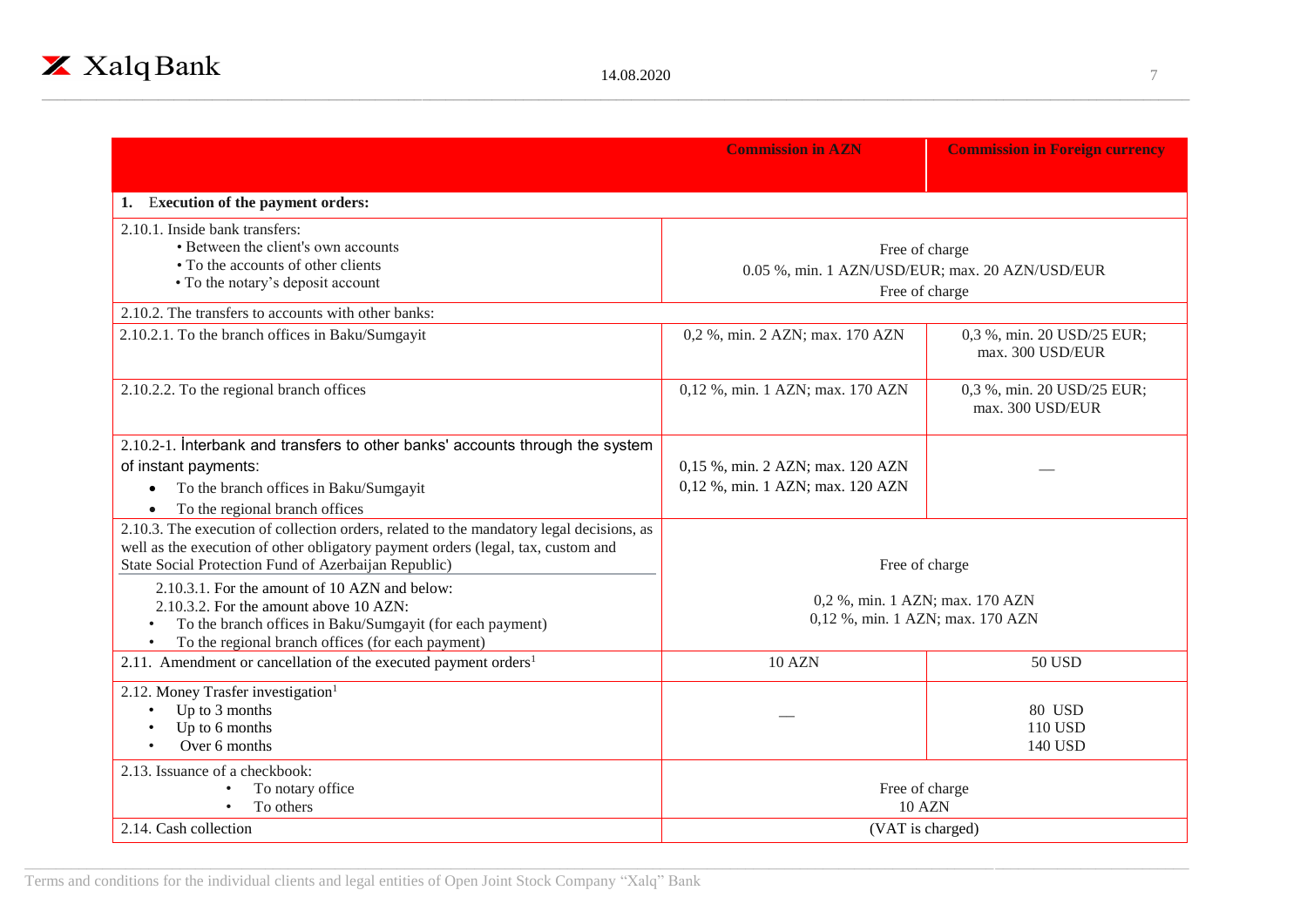

|                                                                                                                                             | Based on agreement                                                                      |
|---------------------------------------------------------------------------------------------------------------------------------------------|-----------------------------------------------------------------------------------------|
| 2.15. Commission for transferring funds to the salary card accounts:                                                                        |                                                                                         |
| for the providing of a cash withdrawal service from cards through ATM's network<br>of Xalq Bank (no fee is charged)                         | $0.5\%$                                                                                 |
| for the providing of a cash withdrawal service from cards through ATM's network<br>of Xalq Bank, as well as other banks (no fee is charged) | Based on the agreement of the parties (Bank and legal entity / private<br>entrepreneur) |

#### Note:

1. Additional commissions and unexpected expenses issued by the correspondent bank are reimbursing by the client.

|                                                                                                    | <b>Commission</b>              |
|----------------------------------------------------------------------------------------------------|--------------------------------|
| 2.16. Opening the current metal account<br>2.16.1. The initial amount to the current metal account | Free of charge<br>Not required |
| 2.17. Minimum balance on current metal account                                                     | Not required                   |
| 2.18. Amount of percious metal for each trade agreement with the Bank                              | min. 5 XAU (troy ounces)       |
| 2.19. The inside bank transfer between metal accounts                                              | Free of charge                 |

#### Note:

1. The currency exchange and the inside bank transfers between metal accounts are possible only.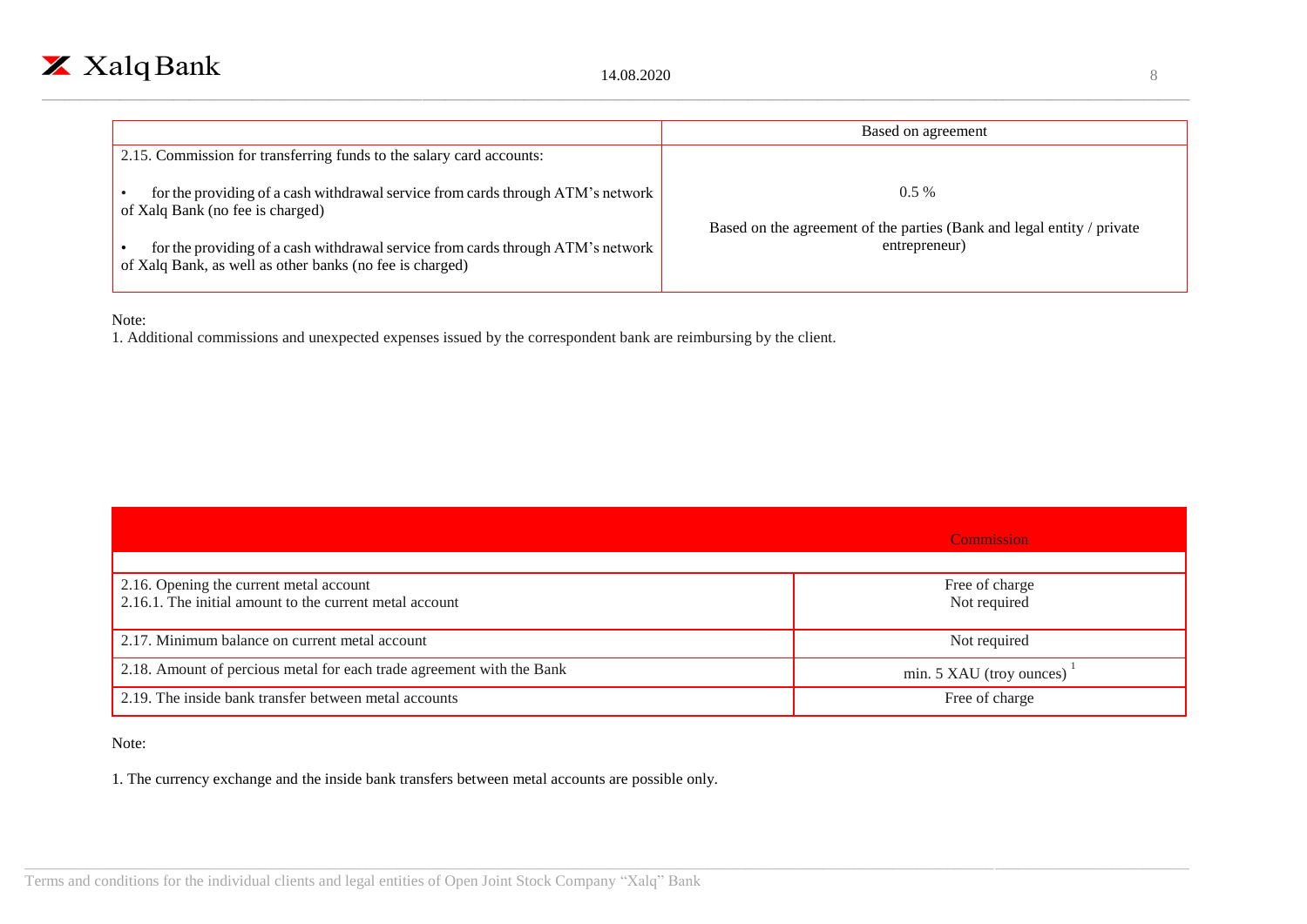## **3. DOCUMENTARY OPERATIONS**

|                                                                                                                   | Commission                                         |
|-------------------------------------------------------------------------------------------------------------------|----------------------------------------------------|
| 3.1. Letter of credit (including SBLC)                                                                            |                                                    |
| 3.1.1. Opening of L/C                                                                                             | 0,3 %, min. 200 AZN/USD/EUR; max. 2000 AZN/USD/EUR |
| 3.1.2. Advising of $L/C$                                                                                          | 0,1 %, min. 50 AZN/USD/EUR; max. 500 AZN/USD/EUR   |
| 3.1.3. Acceptance and checking of documents of L/C and SBLC letter of credit documents (for each sent<br>package) | 0,2 %, min. 100 AZN/USD/EUR; max. 1000 AZN/USD/EUR |
| 3.1.4. Payments on L/C (per each payment)                                                                         | 0,1 %, min. 100 AZN/USD/EUR; max. 500 AZN/USD/EUR  |
| 3.1.5. Amedment of conditions of L/C (charged for each change)                                                    | 100 AZN/USD/EUR                                    |
| 3.1.6. Advising of amendments of $L/C$                                                                            | 100 AZN/USD/EUR                                    |
| 3.1.7. Extending the validity and increasing the amount of $L/C$                                                  | 0,3 %, min. 100 AZN/USD/EUR; max. 2000 AZN/USD/EUR |
| 3.1.8. Premature cancellation of $L/C$                                                                            | 100 AZN/USD/EUR                                    |
| 3.1.9. Return of documents upon detection of discrepancies in L/C                                                 | 100 AZN/USD/EUR                                    |
| 3.1.10. Postage on L/C (for each sent package)                                                                    |                                                    |
|                                                                                                                   | According to the post office tariffs               |
| 3.1.11. Interest rate on $L/C$                                                                                    | Based on agreement                                 |

Note:

*1. Operating expenses of intermediary banks on L/C and standby L/C are fixed according to tariffs of these banks and additionally paid by the client;*

2. *Fees for letters of credit in AZN, USD and EUR are calculated in the same currency of the letter of credit, fees for letter of credits in other currencies are calculated in USD equivalent.*

**Commission** 

#### **3.2. Bank guarantees**

Terms and conditions for the individual clients and legal entities of Open Joint Stock Company "Xalq" Bank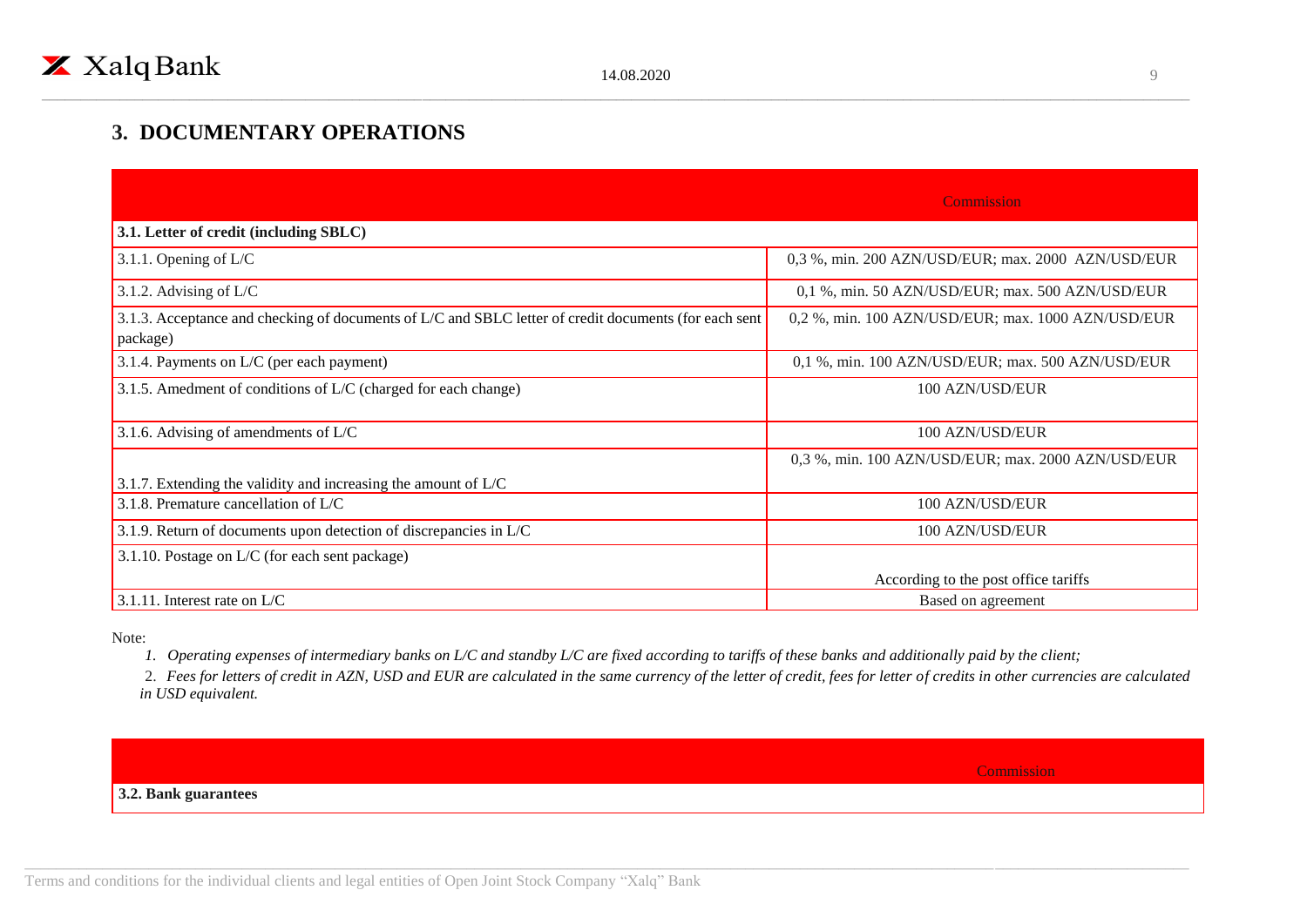

| 3.2.1. Issuing of a guarantee                                                                                | 0,2 %, min.100 AZN/USD/EUR; max.1000  |
|--------------------------------------------------------------------------------------------------------------|---------------------------------------|
|                                                                                                              | <b>AZN/USD/EUR</b>                    |
| 3.2.2. Extending the validity and increasing the amount of the guarantee                                     | 0,2 %, min. 50 AZN/USD/EUR; max. 1000 |
|                                                                                                              | <b>AZN/USD/EUR</b>                    |
| 3.2.3. Advising of a guarantee                                                                               | 0,1 %, min. 50 AZN/USD/EUR; max. 500  |
|                                                                                                              | <b>AZN/USD/EUR</b>                    |
| 3.2.4. Amending the terms of guarantee (charged for each amendment)                                          | 100 AZN/USD/EUR                       |
| 3.2.5. Advising of amendments in the terms of guarantee                                                      | 100 AZN/USD/EUR                       |
| 3.2.6. Acceptance and checking of documents on demand under a guarantee (for each sent package of documents) | 0,2 % min. 20 AZN/USD/EUR; max. 500   |
|                                                                                                              | <b>AZN/USD/EUR</b>                    |
| 3.2.7. Execution of demand under a guarantee claim (for each payment)                                        | 0,2%, min. 50 AZN/USD/EUR; max. 500   |
|                                                                                                              | <b>AZN/USD/EUR</b>                    |
| 3.2.8. Early termination of the guarantee                                                                    | 100 AZN/USD/EUR                       |
| * Service fee is not applied for early termination of domestic tender guarantees.                            |                                       |
| 3.2.9. Postage (for each package sent)                                                                       |                                       |
|                                                                                                              | According to the post office tariffs  |
| 3.2.10. Interest rate on a guarantee                                                                         |                                       |
|                                                                                                              | Based on agreement                    |

Note:

*1. Operating expenses of intermediary banks on guarantees are fixed according to tariffs of these banks and additionally paid by the client;*

2. *Fees for letters of credit in AZN, USD and EUR are calculated in the same currency of the guarante, fees for guarantees in other currencies are calculated in USD equivalent.*

| <b>The list of services</b>                   | <b>Commission</b>                                |
|-----------------------------------------------|--------------------------------------------------|
| 3.3. Documentary collection                   |                                                  |
| 3.3.1. Acceptance of documents for collection | 0,1 %, min. 50 AZN/USD/EUR; max. 100 AZN/USD/EUR |
| 3.3.2. Payments on Collection                 | 0,1 %, min. 20 AZN/USD/EUR; max. 150 AZN/USD/EUR |
| 3.3.4. Postage (for each sent package)        | 50 AZN/USD/EUR                                   |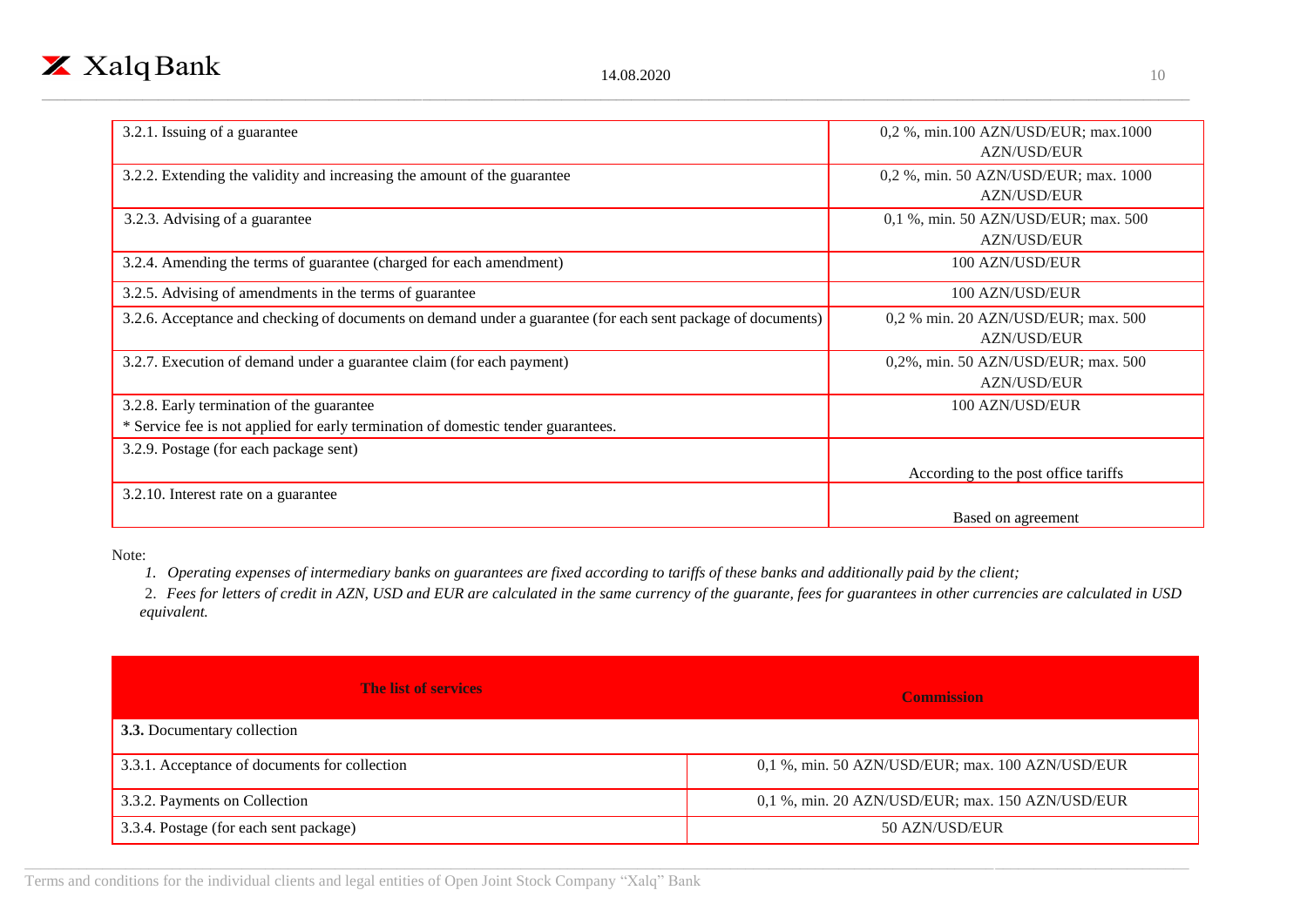#### Note:

- *1. Fee of correspondent bank is charged additionally from customer;*
- *2. Fees for payment on collection service in AZN, USD and EUR are calculated in the same currency of the payment on collection, fees for payment on collections in other currancies are calculated in USD equivalent.*

#### **4. PAYMENT CARDS**

#### **4.1. Conditions for the obtaining payment cards by individual clients**

| The type of cards                       | <b>Annual fee</b><br>(main card) | <b>Annual fee</b><br><i>(supplementary</i><br>card) | <b>Annual fee for 2</b><br><b>years</b><br>(main card) | <b>Annual fee for 2</b><br><b>years</b><br><b>(supplementary)</b><br>card) | <b>Annual fee for 3</b><br><b>years</b><br>(main card) | <b>Annual fee for 3</b><br><b>years</b><br><i>(supplementary)</i><br>card) |
|-----------------------------------------|----------------------------------|-----------------------------------------------------|--------------------------------------------------------|----------------------------------------------------------------------------|--------------------------------------------------------|----------------------------------------------------------------------------|
| 4.1.1. Debit cards service fee $^{1,3}$ |                                  |                                                     |                                                        |                                                                            |                                                        |                                                                            |
| Visa internet                           | 8 AZN                            | 6 AZN                                               |                                                        |                                                                            | $\overline{\phantom{0}}$                               |                                                                            |
| $\bullet$ MC Debit                      | 8 AZN                            | 6 AZN                                               | 10 AZN                                                 | 8 AZN                                                                      | 12 AZN                                                 | 10 AZN                                                                     |
| • MC Standard/Visa Classic              | 10 AZN                           | 8 AZN                                               | 12 AZN                                                 | 10 AZN                                                                     | $15 \text{ AZN}$                                       | $12$ AZN                                                                   |
| • MC Gold/Visa Gold                     | 20 AZN                           | 15 AZN                                              | 25 AZN                                                 | <b>20 AZN</b>                                                              | 30 AZN                                                 | 25 AZN                                                                     |
| Visa Platinum                           | 30 AZN                           | <b>20 AZN</b>                                       | 35 AZN                                                 | 25 AZN                                                                     | 40 AZN                                                 | 30 AZN                                                                     |
| • World MC Black Edition                | 150 AZN                          | 150 AZN                                             | 250 AZN                                                | 250 AZN                                                                    | 300 AZN                                                | 300 AZN                                                                    |
| Visa Infinite                           | <b>200 AZN</b>                   | <b>200 AZN</b>                                      | 300 AZN                                                | 300 AZN                                                                    | 400 AZN                                                | 400 AZN                                                                    |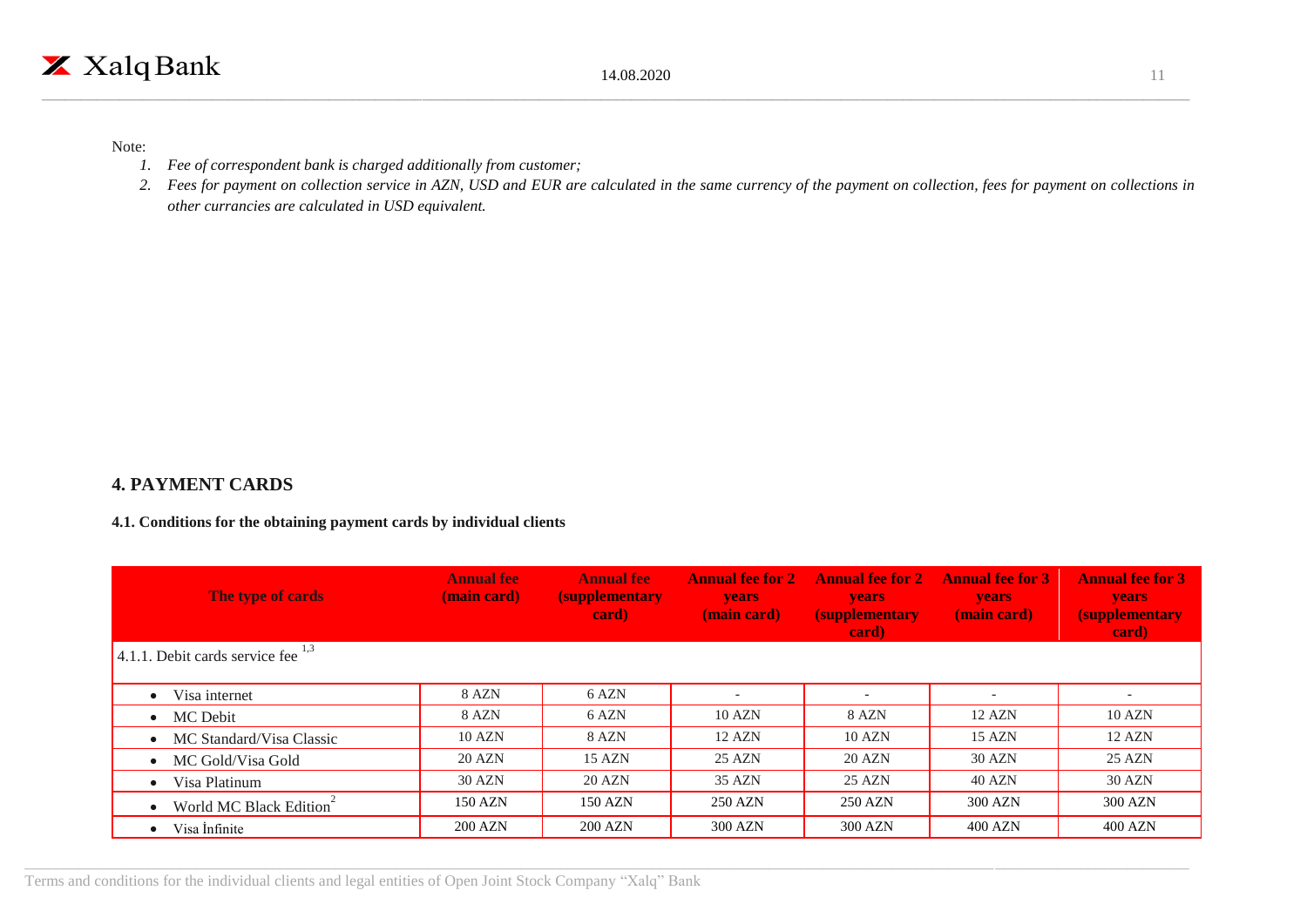| Visa internet                                                                                                                                                                                                                                                                                                                                                                                                                                                                                    |                                  | Baku/Sumgait: 50 AZN/USD/EUR/GBP, Other:25 AZN/USD/EUR/GBP     |                                  |  |  |
|--------------------------------------------------------------------------------------------------------------------------------------------------------------------------------------------------------------------------------------------------------------------------------------------------------------------------------------------------------------------------------------------------------------------------------------------------------------------------------------------------|----------------------------------|----------------------------------------------------------------|----------------------------------|--|--|
| MC Debit<br>$\bullet$                                                                                                                                                                                                                                                                                                                                                                                                                                                                            |                                  |                                                                |                                  |  |  |
| MC Standard/Visa Classic                                                                                                                                                                                                                                                                                                                                                                                                                                                                         |                                  | Baku/Sumgait: 100 AZN/USD/EUR/GBP, Other:50 AZN/USD/EUR/GBP    |                                  |  |  |
| MC Gold/Visa Gold                                                                                                                                                                                                                                                                                                                                                                                                                                                                                |                                  | Baku/Sumgait: 500 AZN/USD/EUR/GBP, Other:250 AZN/USD/EUR/GBP   |                                  |  |  |
| Visa Platinum                                                                                                                                                                                                                                                                                                                                                                                                                                                                                    |                                  | Baku/Sumgait: 1000 AZN/USD/EUR/GBP, Other: 500 AZN/USD/EUR/GBP |                                  |  |  |
| World MC Black Edition2                                                                                                                                                                                                                                                                                                                                                                                                                                                                          | 10 000AZN / 5 000 USD/EUR/GBP    | 15 000AZN / 10 000 USD/EUR/GBP                                 | 20 000AZN / 15 000 USD/EUR/GBP   |  |  |
| Visa Infinite<br>$\bullet$                                                                                                                                                                                                                                                                                                                                                                                                                                                                       | 15 000 AZN<br>10 000 USD/EUR/GBP | 20 000 AZN<br>15 000 USD/EUR/GBP                               | 25 000 AZN<br>20 000 USD/EUR/GBP |  |  |
| 4.1.3. Credit cards <sup>4</sup> service fee <sup>1</sup>                                                                                                                                                                                                                                                                                                                                                                                                                                        |                                  |                                                                |                                  |  |  |
| Visa internet                                                                                                                                                                                                                                                                                                                                                                                                                                                                                    |                                  |                                                                |                                  |  |  |
| MC Debit                                                                                                                                                                                                                                                                                                                                                                                                                                                                                         |                                  |                                                                |                                  |  |  |
| MC Standard/Visa Classic                                                                                                                                                                                                                                                                                                                                                                                                                                                                         | $\overline{0}$                   | $\theta$                                                       | ۰                                |  |  |
| MC Gold/Visa Gold                                                                                                                                                                                                                                                                                                                                                                                                                                                                                | $\theta$                         | $\Omega$                                                       |                                  |  |  |
| Visa Platinum                                                                                                                                                                                                                                                                                                                                                                                                                                                                                    | $\Omega$                         | $\Omega$                                                       |                                  |  |  |
| World MC Black Edition <sup>2</sup>                                                                                                                                                                                                                                                                                                                                                                                                                                                              | <b>150 AZN</b>                   | <b>250 AZN</b>                                                 |                                  |  |  |
| Visa Infinite<br>$\bullet$                                                                                                                                                                                                                                                                                                                                                                                                                                                                       | <b>200 AZN</b>                   | 300 AZN                                                        | $\overline{\phantom{a}}$         |  |  |
| According to the cooperation agreement concluded between "Xalq" Bank OJSC and "Xalq Hayat" Insurance Company OJSC on "Issuance of loans within the life insurance<br>project", on 1-3 year MC Standard / Visa Classic credit cards issued to the latter's customers - 20 AZN, MC Gold / Visa Gold credit cards - 40 AZN, Visa Platinum credit<br>cards - 80 AZN / World MC Black Edition credit cards - 300 AZN one-time service fee is charged<br>4.1.4. Deposit cards <sup>6</sup> service fee |                                  |                                                                |                                  |  |  |

• MC debit, Standard/Visa Classic 0

Note:

1. To get card on the day of order (urgent order) extra charge is 10 AZN.

2. World MasterCard Black Edition card is presented together with Priority Pass card.

3. Debit cards can be purchased by paying annual service fee or depositing initial deposit amount.

 4. Credit owners will receive 3 months free small-sized (height min 40 mm – max. 150 mm) safe box service (except Main branch office and branch offices without safe boxes). This privilege is applied to the existing safe boxes at the branch office for the moment of client`s application.

5. Card for interest on deposits.

#### **4.2. Conditions for the obtaining payment cards by individual clients**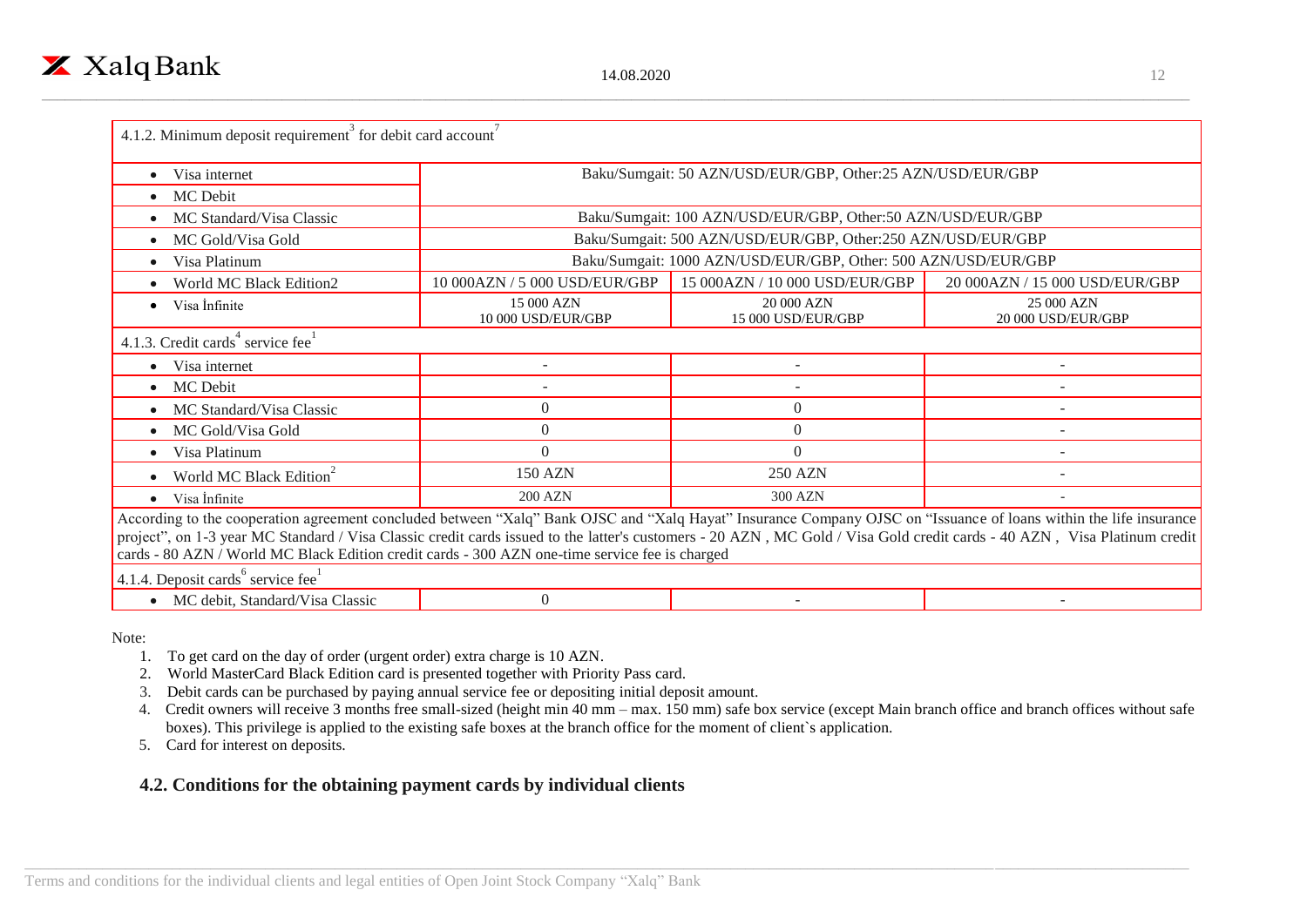

| The type of cards                                     | <b>Annual fee</b><br>(main card) | <b>Annual fee</b><br><b>(supplementary)</b><br>card) | <b>Annual fee</b><br>for 2 years<br>(main card) | <b>Annual fee for</b><br>2 years<br><b>(supplementary)</b><br>card) | <b>Annual fee</b><br>for 3 years<br>(main card) | <b>Annual fee for</b><br>3 years<br><i><b>(supplementary)</b></i><br>card) |
|-------------------------------------------------------|----------------------------------|------------------------------------------------------|-------------------------------------------------|---------------------------------------------------------------------|-------------------------------------------------|----------------------------------------------------------------------------|
| 4.2.1. Corporate cards service fee $1$                |                                  |                                                      |                                                 |                                                                     |                                                 |                                                                            |
| MC Business/Visa Business – debit                     | $\theta$                         | $\Omega$                                             | $\Omega$                                        | $\Omega$                                                            | $\Omega$                                        | $\Omega$                                                                   |
| MC Business/Visa Business – credit                    | $\overline{0}$                   | $\overline{0}$                                       | $\theta$                                        | $\Omega$                                                            | $\theta$                                        | $\Omega$                                                                   |
| 4.2.2. Entrepreneuship cards service fee <sup>1</sup> |                                  |                                                      |                                                 |                                                                     |                                                 |                                                                            |
| MC Business/Visa Business – debit                     | 10                               | 10                                                   | 12                                              | 12                                                                  | 15                                              | 15                                                                         |
| MC Business/Visa Business – credit                    | 10                               | 10                                                   | 12                                              | 12                                                                  | 15                                              | 15                                                                         |
| 4.2.3. Salary cards service fee                       |                                  |                                                      |                                                 |                                                                     |                                                 |                                                                            |
| MC debit, Standard/Visa Classic                       | $\Omega$                         |                                                      | $\Omega$                                        |                                                                     | $\Omega$                                        |                                                                            |
| MC Gold/Visa Gold                                     | $\Omega$                         | $\overline{\phantom{0}}$                             | $\Omega$                                        | $\overline{a}$                                                      | $\Omega$                                        | $\sim$                                                                     |
| Local salary cards                                    | $\Omega$                         | $\overline{\phantom{a}}$                             | $\Omega$                                        |                                                                     | $\Omega$                                        |                                                                            |

Note:

1. To get card on the day of order (urgent order) extra charge is 10 AZN.

## **4.3. Payment cards services**

| <b>The list of services</b>                                                                                             | <b>MC Debit/Visa Electron, MC Standard/Visa Classic,</b><br>Visa internet MC Gold/Visa Gold, Visa Platinum, World MC Black<br><b>Edition, MC Business/Visa Business, Visa Infinite</b> |
|-------------------------------------------------------------------------------------------------------------------------|----------------------------------------------------------------------------------------------------------------------------------------------------------------------------------------|
| 4.3.1. Acceptance of Card to Card transfer                                                                              |                                                                                                                                                                                        |
| To payment cards of local banks:<br>To payment cards of foreign banks:                                                  | 0.5 %, min. 0.20 AZN/USD/EUR/GBP<br>1 %, min. 5 AZN/3USD/EUR/GBP                                                                                                                       |
| 4.3.2. Cancellation of card in case of card loss, theft, damage or in other cases<br>• by salary cards (for a new term) | 10 AZN                                                                                                                                                                                 |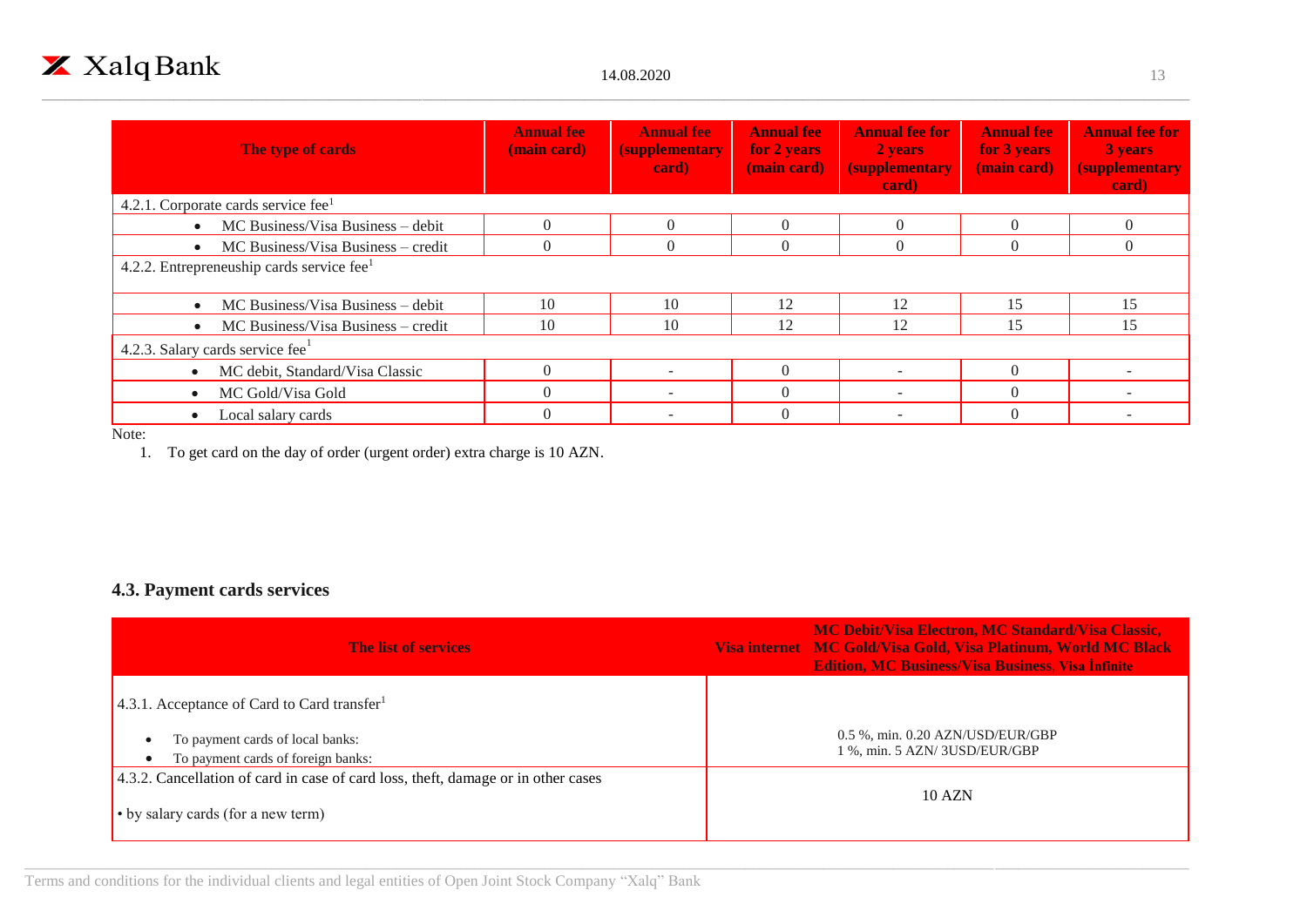| • for other cards (card expiration date)                                                                      | Free of charge                                   |                                 |  |
|---------------------------------------------------------------------------------------------------------------|--------------------------------------------------|---------------------------------|--|
| 4.3.3. Using of cards in shopping centers and service points                                                  |                                                  | $0\%$                           |  |
| 4.3.4. Objection of an unreasonably written off amount                                                        |                                                  | <b>20 AZN</b>                   |  |
| 4.3.5. Changing of card status (temporarily blocking, activation, unblocking of PIN-code)                     |                                                  | Free of charge                  |  |
| 4.3.6. Change of PIN-code (for each change)                                                                   | $\overline{\phantom{a}}$                         | $0.50$ AZN                      |  |
| 4.3.7. Creating a PIN code (PIN Set)                                                                          | $\overline{\phantom{0}}$                         | Free of charge                  |  |
| 4.3.8. Deleting a PIN code (Erase PIN)                                                                        |                                                  | 2 AZN                           |  |
| 4.3.9. Payment of customs duties of Azerbaijan Republic                                                       | 0.2 %, min. 0.40 AZN/USD/EUR/GBP                 |                                 |  |
|                                                                                                               |                                                  | Free of charge                  |  |
| 4.3.10. Utilities payment                                                                                     |                                                  |                                 |  |
| 4.3.11. Mobile services payment                                                                               |                                                  | Free of charge                  |  |
| 4.3.12. "Unique" transactions $(casino)5$                                                                     |                                                  | 5 %, min. 6 AZN/6 USD/5 EUR/GBP |  |
| 4.3.13. SMS notifications subscription <sup><math>2,3</math></sup>                                            | $0.60$ AZN (per month) <sup><math>o</math></sup> |                                 |  |
| 4.3.14. Mobile Banking subscription                                                                           | Free of charge                                   |                                 |  |
| 4.3.15. Cash to any card via Cash-in $ATM4$                                                                   | Free of charge                                   |                                 |  |
| 4.3.16. For creditting funds transferred on the basis of payment order to salary and deposit<br>card accounts |                                                  | 0.5 %, min. 0.20 AZN/USD/EUR    |  |

Note:

1. Card to Card service are not provided for the corporate and entrepreneurs. Service fee is charged while depositing via "Card to Card" service to salary and deposit cards.

2. SMS notifications subscription is available for Xalq Bank cardholders who are Azercell Telecom, Bakcell and Azerfon (including Azerfon-Vodafone) subscribers. No fee is charged by mobile operator while using SMS notifications

3. In case a card is stolen, lost or faulty and new card is re-ordered, SMS notifications, Internet Bank and Mobile Banking subscriptions for the new card is extra charged.

4. These services are available for cards, issued by banks served by AzeriCard. Those operations can only be performed at ATMs served in AzeriCard.

5. This operation is not available for salary, corporate and business cards.

6. World MasterCard Black Edition and Visa İnfinite cards are connected to the SMS notification and Mobile Banking free of charge.

7. Cash inflows and outflows in GBP currency are not carried out in the branches, ATMs and POS-terminal networks of OJSC "Xalq" Bank.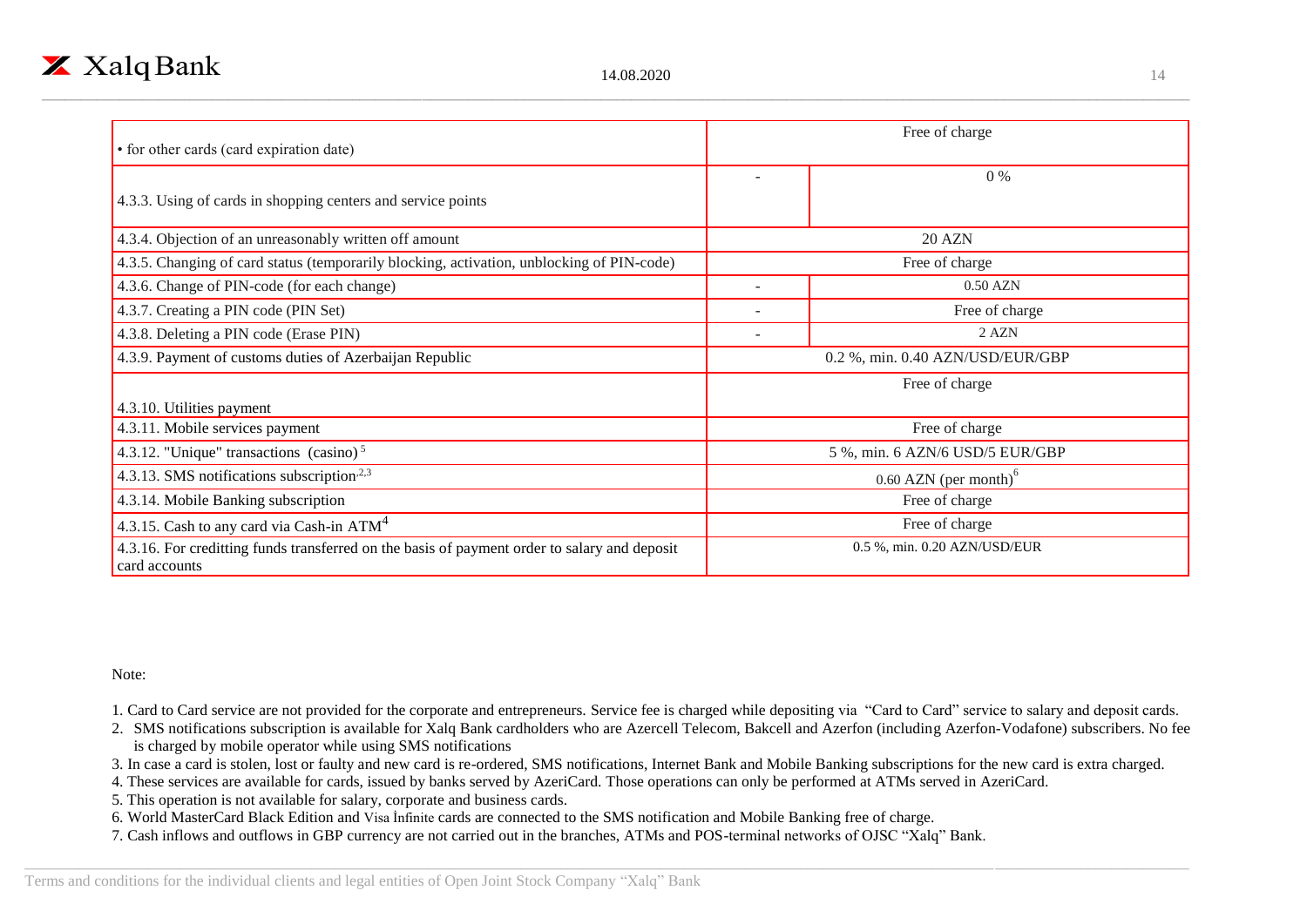8. 27 USD service fee is charged for Visa Platinum Card Holder for the use of the respective halls including "Lounge Key"program (per customer and for any person traveling with him/her)

9. Service fees are not charging on allowance, insurance payments, financial support and other such kind of payments transferred by state organizations in connection with the transfer of funds from the relevant current account of the employer to the salary card accounts of employees, as well as the deceased or injured military clients or their family member during military operations. For the creditting funds to salary and deposit cards on "Card to Card" operations the service fee is 0.5 %, min. 0.20 AZN/USD / EUR.

| <b>The list of services</b>                                                                                                                                                                                                | <b>MC Debit/Visa Electron, MC</b><br>Visa internet Standard/Visa Classic, MC Gold/Visa<br><b>Gold, Visa Platinum, World MC Black</b><br><b>Edition, MC Business/Visa Business, Visa</b><br><b>Infinite</b> |
|----------------------------------------------------------------------------------------------------------------------------------------------------------------------------------------------------------------------------|------------------------------------------------------------------------------------------------------------------------------------------------------------------------------------------------------------|
| 4.3.16. Cash withdrawal on plastic cards issued by Xalq Bank <sup>3</sup>                                                                                                                                                  |                                                                                                                                                                                                            |
| From Xalq Bank ATM and branches <sup>1,1</sup><br>From other banks ATM and branches <sup>2</sup><br>From ATM of international banks <sup>3</sup><br>From branches of international banks <sup>3</sup>                      | 0.5 %, min. 0.4 AZN/USD/EUR/GBP<br>1.5 %, min. 1.6 AZN/2 USD/1.6 EUR/GBP<br>1.5 %, min. 3.5 AZN/3.5 USD/3 EUR/GBP<br>1.5 %, min. 6 AZN/6 USD/5 EUR/GBP                                                     |
| 4.3.17. Comission fee for cash withdrawal by foreign bank cards at Xalq Bank POS terminals                                                                                                                                 | 1.5 %                                                                                                                                                                                                      |
| Commission for transfer of funds on Cash by code 10 via ATM or Mobile Banking <sup>5,4</sup><br>4.3.18.                                                                                                                    |                                                                                                                                                                                                            |
| Via ATM:<br>$\bullet$<br>If money were transferred and withdrawn in ATM of the same bank (money sender's card is charged)<br>Via Mobile Banking:<br>If money withdrawn in Xalq Bank's ATM (money sender's card is charged) | $1\%$                                                                                                                                                                                                      |
| Via ATM:<br>$\bullet$<br>If money were transferred and withdrawn in ATM of other bank (money sender's card is charged)<br>Via Mobile Banking:<br>If money withdrawn in ATM of other bank (money sender card is charged)    | $1.5\%$                                                                                                                                                                                                    |

Note:

1. The possibility of cash withdrawals and deposit funds on a plastic card is available in AZN/USD/EUR currencies in the branch and ATM network of Xalq Bank. No commission is charged cash withdrawals from salary and deposit cards.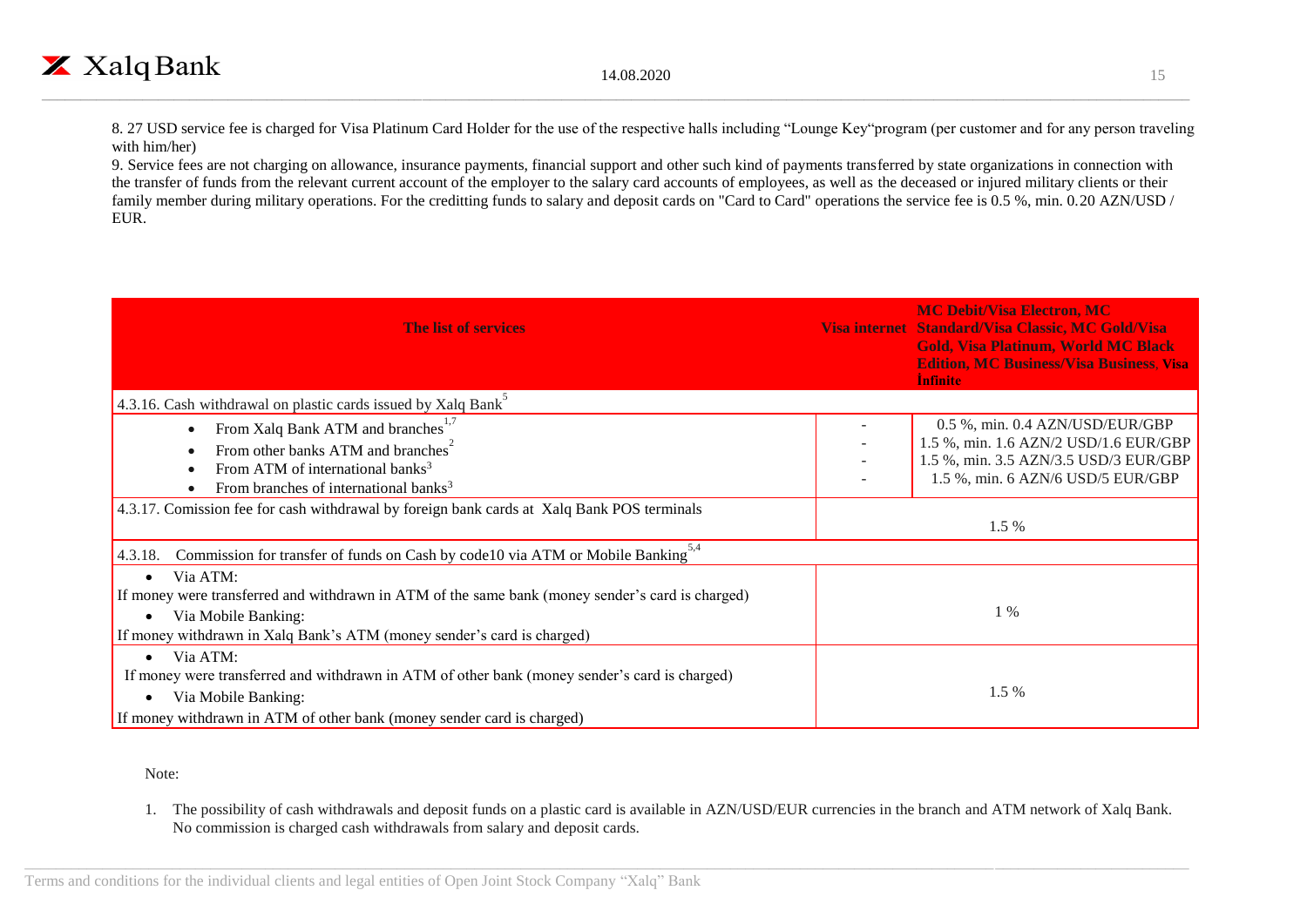3. Operations served abroad or within the country, but outside the Azericard processing center;

4. Withdrawal through Cash by code service is free of charge. Maximum limit for this service is 500 AZN/USD.

5. This service is not available for corporate cards. An additional 1% tax is deducting on cash withdrawals from entrepreneur cards.

6. Cash inflows and outflows in GBP currency are not carried out in the branches, ATMs and POS-terminal networks of OJSC "Xalq" Bank.

 7. According to the cooperation agreement concluded between "Xalq" Bank OJSC and "Xalq Hayat" Insurance Company on "Issuance of loans within the life insurance Project" funds on credit cards issued to the customers, no commission is charged for cash withdrawal from branches and ATMs of Xalq Bank.

| <b>The list of services</b>                                                                                                                                  | <b>Visa internet</b> | <b>MC Debit/Visa Electron, MC Standard/Visa</b><br><b>Classic, MC Gold/Visa Gold, Visa Platinum,</b><br><b>World MC Black Edition, MC Business/Visa</b><br><b>Business, Visa Infinite</b> |
|--------------------------------------------------------------------------------------------------------------------------------------------------------------|----------------------|-------------------------------------------------------------------------------------------------------------------------------------------------------------------------------------------|
| 4.3.19. Conversion per transaction in a currency other than the card currency                                                                                |                      |                                                                                                                                                                                           |
| Operations in Azerbaijan:<br>Operations via ATM va POS terminals<br>$Cash-in$<br>Cash by Code<br>Cash to Any Card<br>Card to Card<br>Online payment of loans |                      | $0.5\%$                                                                                                                                                                                   |
| Operations in trade points                                                                                                                                   |                      | $0.5\%$                                                                                                                                                                                   |
| Operations abroad:<br>• Operations via ATM and POS terminals<br>• Online payment of loans<br>• Operations in trade points<br>• Card to Card                  |                      | $0.5\%$                                                                                                                                                                                   |

#### **4.4. Services available to World MasterCard Black Edition cardholders.**

**The type of services Commission**

Terms and conditions for the individual clients and legal entities of Open Joint Stock Company "Xalq" Bank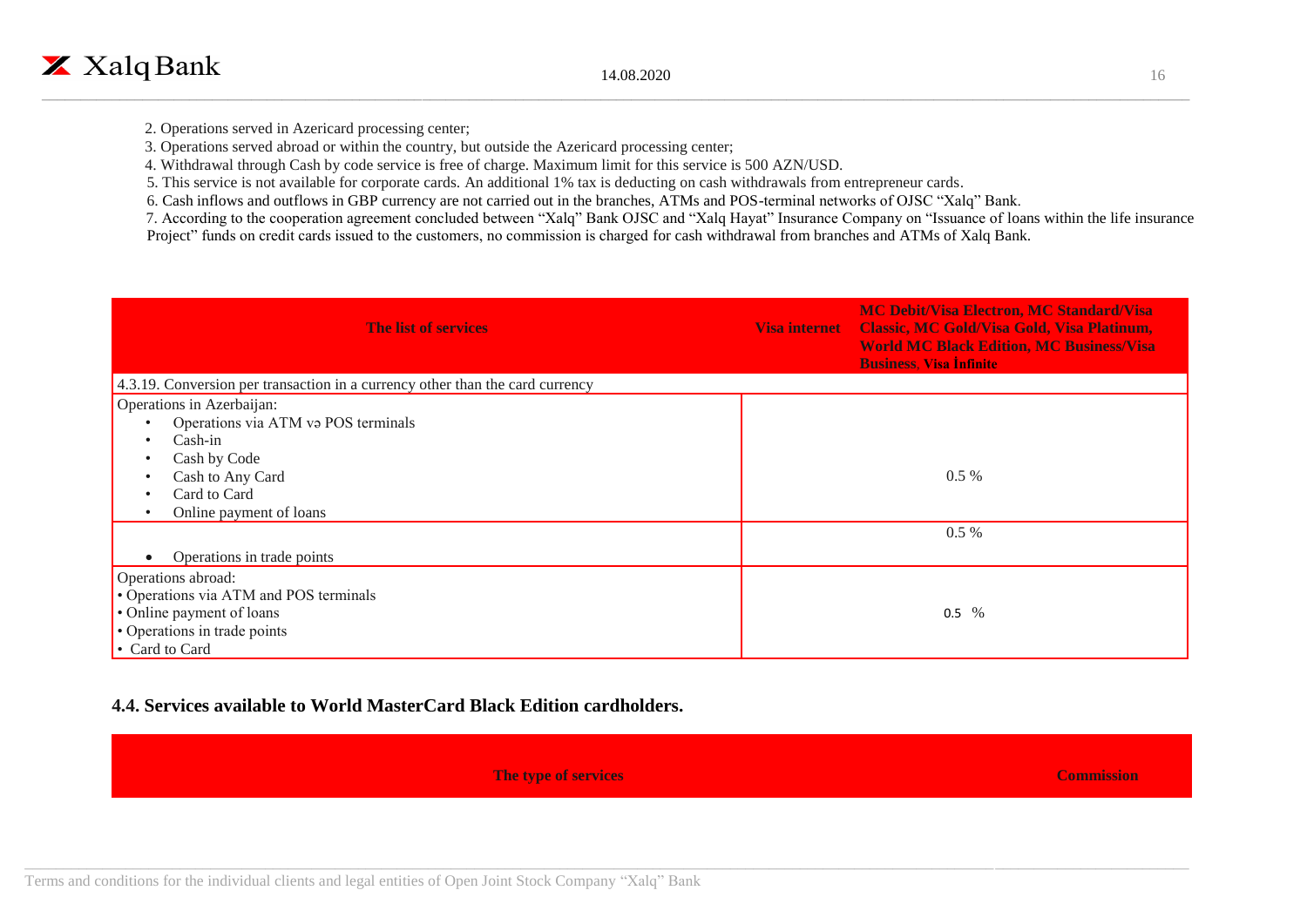

| 4.4.1. "MasterCard Global Assistance" Service:                                                                                                                                                                            |                                                             |
|---------------------------------------------------------------------------------------------------------------------------------------------------------------------------------------------------------------------------|-------------------------------------------------------------|
| Blocking a payment card abroad (if the card is lost, stolen or unusable)<br>Urgent card replacement abroad<br>Urgent cash withdrawal abroad<br>Possibility of making payment in case of loss and theft of the card abroad | <b>35 EUR</b><br><b>148 EUR</b><br>95 EUR<br><b>125 EUR</b> |
| 4.4.2. Minimum insurance amount                                                                                                                                                                                           | 250 AZN; 150<br>USD/EUR/GBP                                 |
| 4.4.3. Priority Pass card provides the owner and accompanying persons with access to the business lounges in international airports (for each<br>person)                                                                  | 30 USD                                                      |
| 4.4.4. Issuance of a new Priority Pass card (if the card is lost, stolen or unusable)                                                                                                                                     | 15 AZN                                                      |

Note:

1. The cardholder can use the "MasterCard Global Assistance" service by contacting the numbers provided on the website [www.mastercard.com.](http://www.mastercard.com/)

2. The cardholder can use the services of "MasterCard Concierge" by calling + 7 499 270 35 00. The cost of the call depends on the tariffs of the operator.

3. Services of the "MasterCard Concierge" service are free, the cost of paid services is provided when ordering this service.

4. Services "MasterCard Global Assistance" and "MasterCard Concierge" are provided by MasterCard

#### **4.4-1. Services available to Visa İnfinite cardholders.**

| The type of services                                                                                                                                          | <b>Commission</b> |
|---------------------------------------------------------------------------------------------------------------------------------------------------------------|-------------------|
| 4.4-1.1 "Global Customer Assistance Services" (GCAS) service:                                                                                                 |                   |
| Blocking a payment card abroad (if the card is lost, stolen or unusable)                                                                                      | 35 USD            |
| Urgent card replacement abroad                                                                                                                                | 200 USD           |
| Urgent cash withdrawal abroad                                                                                                                                 | 175 USD           |
| 4.4-1.2. The use of the relevant lounges at airports included in the "Lounge Key" program for visa Infinite card holder (customer and<br>accompanying person) | 32 USD            |

Qeyd:

- 1. The customer may use the "Global Customer Assistance Services" service by contacting at +1 (303) 967 1096.
- 2. The customer can use the "Visa Concierge" service by contacting the virtual assistant through the appropriate messenger provided to him. Visa Azerbaijan chat bot allows Visa Infinite premium cardholders to get information about card's advantages from one source.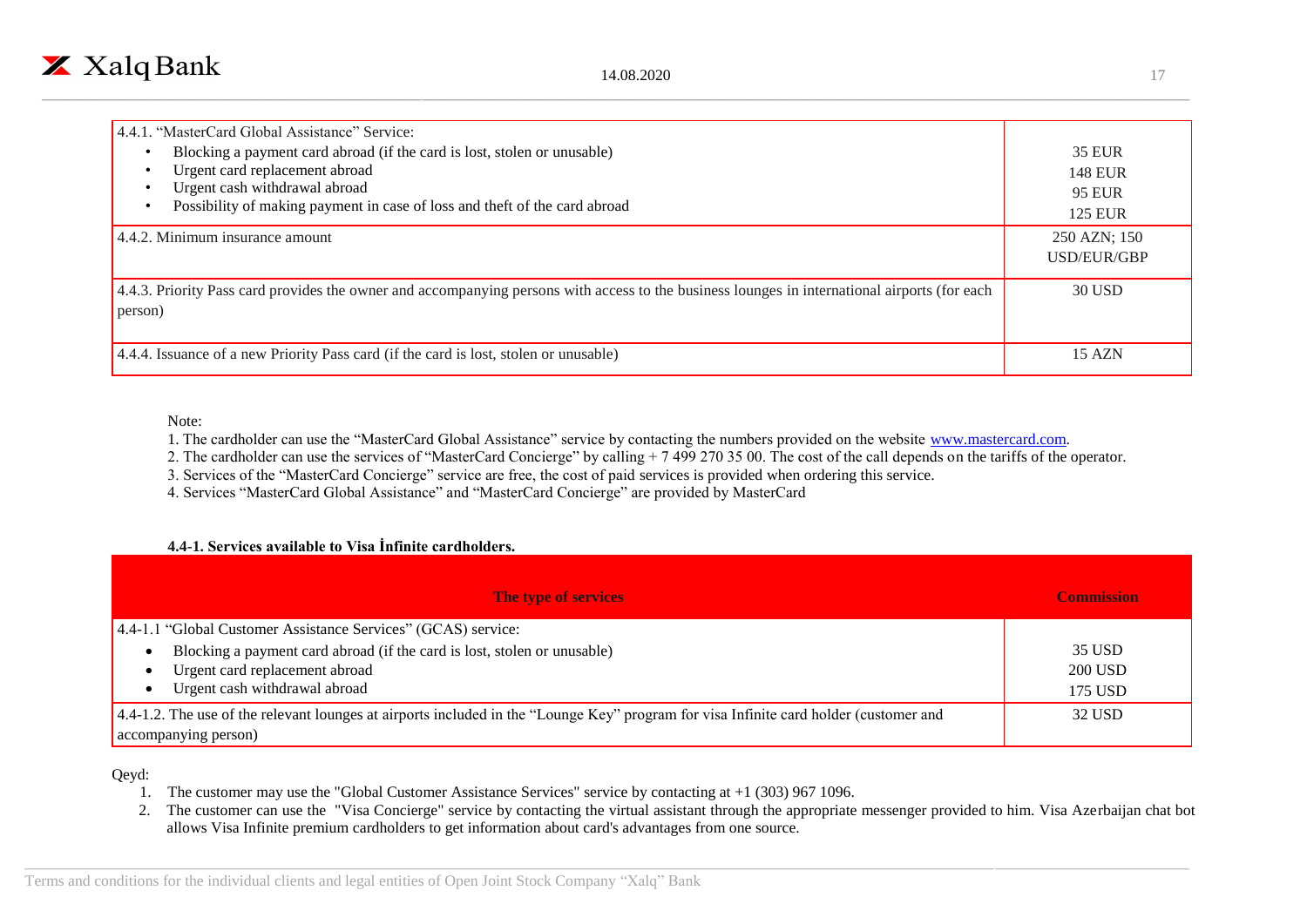3. The using of the" Visa Concierge " service is free of charge. The pricing will be provided to customer for the paid services while service usage.

\_\_\_\_\_\_\_\_\_\_\_\_\_\_\_\_\_\_\_\_\_\_\_\_\_\_\_\_\_\_\_\_\_\_\_\_\_\_\_\_\_\_\_\_\_\_\_\_\_\_\_\_\_\_\_\_\_\_\_\_\_\_\_\_\_\_\_\_\_\_\_\_\_\_\_\_\_\_\_\_\_\_\_\_\_\_\_\_\_\_\_\_\_\_\_\_\_\_\_\_\_\_\_\_\_\_\_\_\_\_\_\_\_\_\_\_\_\_\_\_\_\_\_\_\_\_\_\_\_\_\_\_\_\_\_\_\_\_\_\_\_\_\_\_\_\_\_\_

4. The "Global Customer Assistance Services" and "Visa Concierge " services are provided by Visa International Payment System.

| 4.5. Acquiring services                                                                                            | <b>POS-terminals</b> | E-commerce<br>(Virtual POS) |
|--------------------------------------------------------------------------------------------------------------------|----------------------|-----------------------------|
| 4.5.1. Installing a POS terminal                                                                                   |                      | Free                        |
| 4.5.2. The deposit amount for the installation of equipment for further accepting payment cards at the trade point |                      | $\overline{0}$              |
| 4.5.3. Commission charged for accepting payment cards at a trade point                                             |                      |                             |
| Cards served by Azericard processing center                                                                        |                      | $1.59\%$                    |
| For internal transactions performed by the Card Center of the Central Bank of Republic of Azerbaijan               |                      | 2.59 %                      |
| On international transactions                                                                                      |                      | 2.59 %                      |
|                                                                                                                    |                      |                             |

### **4.6. Payment card limits**

| <b>Card types</b>                    | For cashless payments in<br>trade points | Daily maximum card limit<br><b>Cash withdrawal at POS</b><br>terminals of local and<br>foreign banks | <b>Cash withdrawals from</b><br><b>ATMs</b> | <b>Minimum amount of</b><br><b>credit line</b> | <b>Maximum amount of</b><br><b>credit line</b> |
|--------------------------------------|------------------------------------------|------------------------------------------------------------------------------------------------------|---------------------------------------------|------------------------------------------------|------------------------------------------------|
| • Visa internet                      |                                          |                                                                                                      |                                             |                                                |                                                |
| • MC Debit/Visa Electron             | 5000 AZN/USD/EUR/GBP                     | 5000 AZN/USD/EUR/GBP                                                                                 | 3000<br>AZN/USD/EUR/GBP                     |                                                |                                                |
| • MC Standard/Visa<br><b>Classic</b> | 5000 AZN/USD/EUR/GBP                     | 5000 AZN/USD/EUR/GBP                                                                                 | 3000<br>AZN/USD/EUR/GBP                     | 0 AZN/USD/EUR                                  | 5000 AZN/USD/EUR                               |
| • MC Gold/Visa Gold                  | 10000 AZN/USD/EUR/GBP                    | 5000 AZN/USD/EUR/GBP                                                                                 | 5000<br>AZN/USD/EUR/GBP                     | 5000.01<br><b>AZN/USD/EUR</b>                  | 15000 AZN/USD/EUR                              |
| • Visa Platinum                      | 25000 AZN/USD/EUR/GBP                    | 10000 AZN/USD/EUR/GBP                                                                                | 7500<br>AZN/USD/EUR/GBP                     | 15000.01<br><b>AZN/USD/EUR</b>                 | 25000 AZN/USD/EUR                              |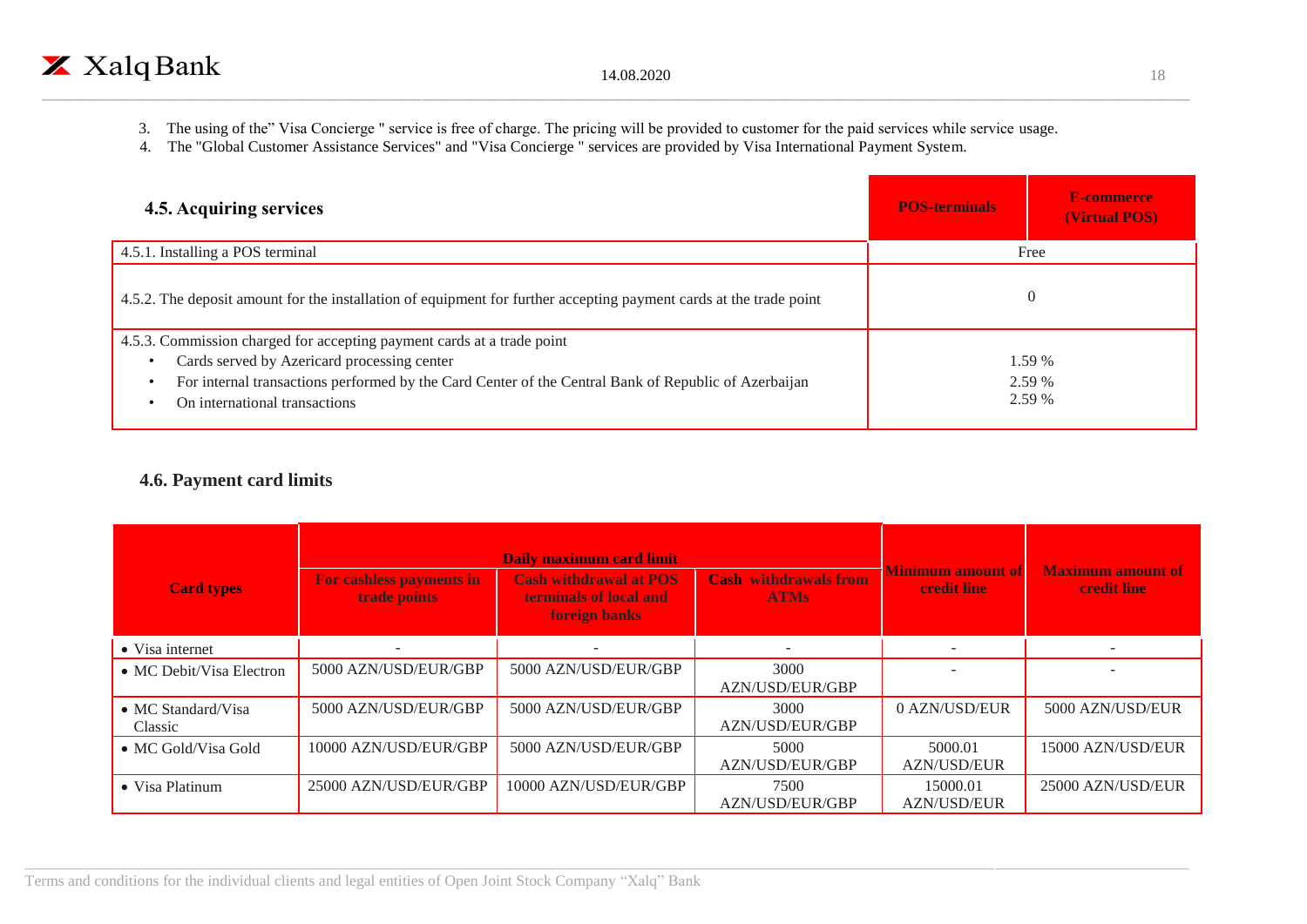

| • World MC Black                                                                                                 | 50000 AZN,        | 30000 AZN.         | 15000 AZN,       | 15000.01           | 50000 AZN,        |  |
|------------------------------------------------------------------------------------------------------------------|-------------------|--------------------|------------------|--------------------|-------------------|--|
| Edition                                                                                                          | 30000 USD/EUR/GBP | 15000 USD/EUR/GBP  | 7500 USD/EUR/GBP | <b>AZN/USD/EUR</b> | 30000 USD/EUR     |  |
| $\bullet$ Visa Infinite                                                                                          | 50000 AZN.        | 30000 AZN.         | 15000 AZN,       | 15000.01           | 50000 AZN.        |  |
|                                                                                                                  | 30000 USD/EUR/GBP | 15000 USD/EUR/GBP_ | 7500 USD/EUR/GBP | <b>AZN/USD/EUR</b> | 30000 USD/EUR     |  |
| $\bullet$ MC Business/Visa<br><b>Business</b>                                                                    | 25000 AZN/USD/EUR | 5000 AZN/USD/EUR   | 5000 AZN/USD/EUR | 0 AZN/USD/EUR      | 10000 AZN/USD/EUR |  |
| Note:<br>1. The maximum daily limit for "Unique" type operations (casinos, gambling) is $100,000$ AZN / USD / EU |                   |                    |                  |                    |                   |  |

2. Cash inflows and outflows to a payment card in the network of branches and ATMs of Xalq Bank are possible in AZN /USD/EUR. Cash inflows and outflows in GBP currency are not carried out in the branches, ATMs and POS-terminal networks of OJSC "Xalq" Bank.

#### **4.7. Limits on POS-terminals for cards of other banks**

| <b>The type of operation</b> |                                                                                              | <b>Maximum daily limit for cash withdrawal operations</b> |  |
|------------------------------|----------------------------------------------------------------------------------------------|-----------------------------------------------------------|--|
|                              | Operations served in Azericard processing center;                                            | 5000 AZN/USD/EUR                                          |  |
|                              | Operations served abroad or within the country, but outside the Azericard processing center; | 3000/USD/EUR                                              |  |

### **5. RENT OF DEPOSIT BOXES**

| 5.1.1. Monthly fee for renting the deposit boxes in Baku/Sumgait and other regional branches (excluding VAT) |                     |                     |                     |                     |                     |                     |  |
|--------------------------------------------------------------------------------------------------------------|---------------------|---------------------|---------------------|---------------------|---------------------|---------------------|--|
|                                                                                                              | 1-6 months          |                     | $7-12$ months       |                     | <b>13-18 months</b> |                     |  |
| <b>Size of the deposit box (height)</b>                                                                      | <b>Baku/Sumgait</b> | <b>Other cities</b> | <b>Baku/Sumgait</b> | <b>Other cities</b> | <b>Baku/Sumgait</b> | <b>Other cities</b> |  |
| Small size (min. 40 mm x max. 150 mm)                                                                        | 15 AZN              | 8 AZN               | 12 AZN              | 6 AZN               | 9 AZN               | 5 AZN               |  |
| Medium size (min. 151 mm x max. 350 mm)                                                                      | 23 AZN              | 12 AZN              | 18 AZN              | 9 AZN               | 14 AZN              | 7 AZN               |  |
| Large size (min. $351$ mm x max. $650$ mm)                                                                   | 30 AZN              | 16 AZN              | 24 AZN              | 13 AZN              | 18 AZN              | <b>10 AZN</b>       |  |
| 5.1.2. Rental fee for deposit box (including VAT):                                                           |                     |                     |                     | Based on agreement  |                     |                     |  |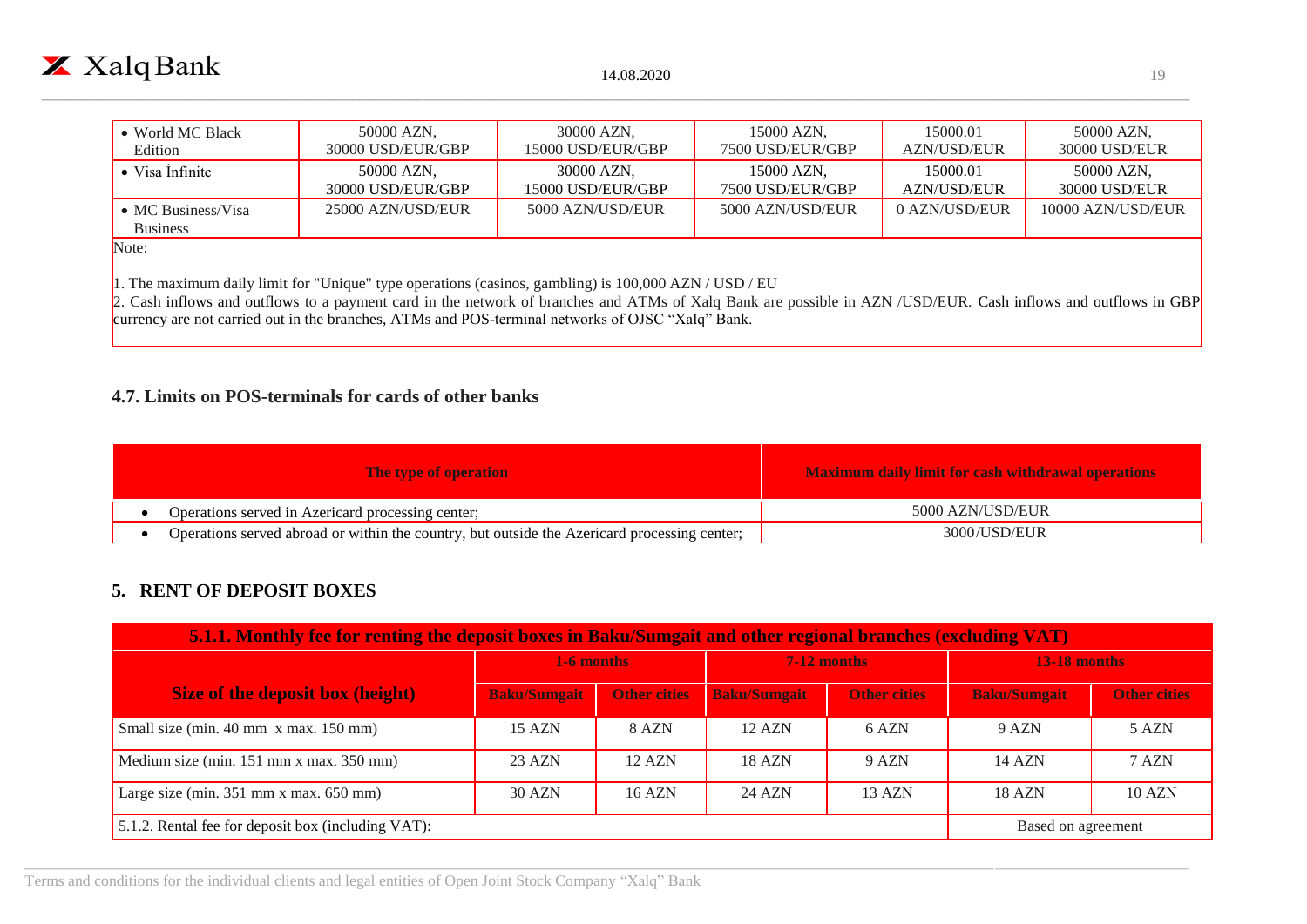

| 5.1.3. Penalty fee for key lost:                                                                   |                         |
|----------------------------------------------------------------------------------------------------|-------------------------|
| Penalty fee for lost safe box key                                                                  | 250 AZN                 |
| Penalty fee for lost inner case                                                                    | $100$ AZN               |
| Penalty fee for lost safe key                                                                      | 200 AZN                 |
| 5.1.4. Penalty fee for late fulfilment of safe deposit/safe deposit box rent contract liabilities: |                         |
| Penalty fee for late emptying or returning keys of safe deposit box                                | 1 AZN for each due date |
| Penalty fee for late emptying or returning keys of safe deposit                                    | 3 AZN for each due day  |

## **6. LOAN OPERATION**

| <b>The list of services</b>                                                                                                                                                                                      | <b>Commission</b>                 |
|------------------------------------------------------------------------------------------------------------------------------------------------------------------------------------------------------------------|-----------------------------------|
| 6.1. Loans processing                                                                                                                                                                                            |                                   |
| 6.1.1. Loan commission                                                                                                                                                                                           | 0,2 %, min. 20 AZN; max. 1000 AZN |
| Exceptions:<br>On a mortgage loan issued from the Mortgage and Credit Guarantee Fund of the Republic of Azerbaijan                                                                                               | $0,1\%$                           |
| According to the cooperation agreement concluded between "Xalq" Bank OJSC and "Xalq Hayat" Insurance<br>Company OJSC on "Issuance of loans within the life insurance project" on loans provided to the customers | 10 AZN                            |
| 6.1.2. Prolongation of the loan term                                                                                                                                                                             | 0,2 %, min. 20 AZN; max. 1000 AZN |
| 6.1.3. Commission on request to the Credit Bureau of Azerbaijan                                                                                                                                                  | Free of charge                    |
| 6.1.4. Issuance and verification of documents through the Government Electronic Portal                                                                                                                           | Free of charge                    |
| 6.2. Cash withdrawal of loan from the account:                                                                                                                                                                   |                                   |
| 6.2.1. For all types of loan products except for loans in subparagraphs 6.2.2-6.2.4                                                                                                                              | 0,5 %, min. 1 AZN/USD/EUR         |
| 6.2.2. On loan secured by a deposit                                                                                                                                                                              | $0\%$                             |
| 6.2.3. On mortgage loan, issued at the expense of Xalq Bank                                                                                                                                                      | $0.1\%$                           |
| 6.2.4. Cash withdrawal of loan over 500,000 USD / EUR                                                                                                                                                            | Based on agreement                |
| 6.3. Online payment of loans <sup>1</sup>                                                                                                                                                                        |                                   |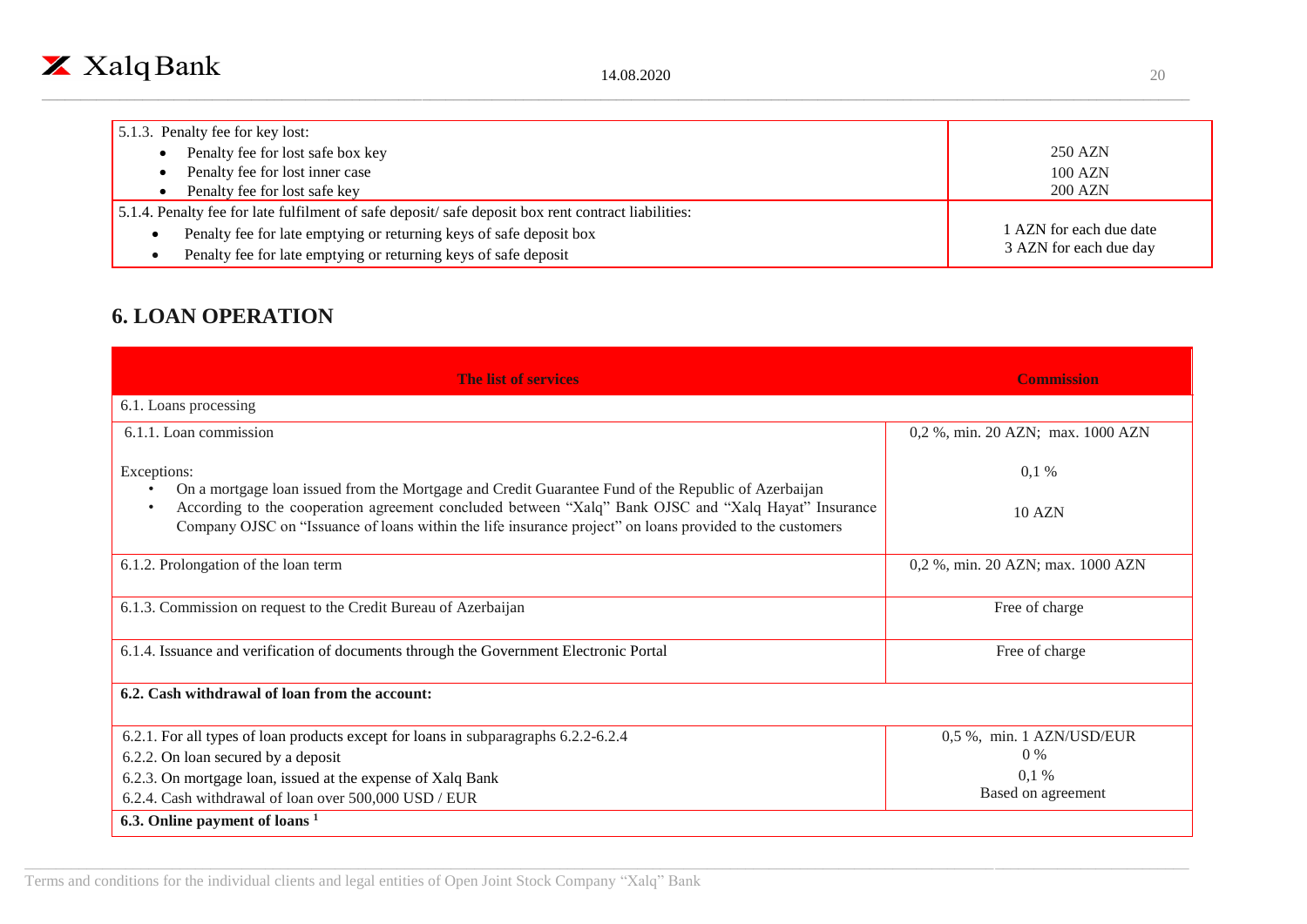

| 6.3.1. Through the AzeriCard online payment system:<br>On operations performed by AzeriCard processing center<br>For internal transactions performed by the Card Center of the Central Bank of Republic of Azerbaijan<br>For foreign operations | Free of charge |
|-------------------------------------------------------------------------------------------------------------------------------------------------------------------------------------------------------------------------------------------------|----------------|
| 6.3.2. Via "GoldenPay" $2$                                                                                                                                                                                                                      | l AZN          |
| 6.3.3. Via the Government Payment Portal (HÖP)                                                                                                                                                                                                  | Free of charge |

Note:

- 1. According to the payment schedule date, the execution of the payment must be perform before 17:00. Otherwise, the payment will be executed on the next day.
- 2. GoldenPay online payment services accepts payment for loans issued only in AZN currency.

## **7. "XALQ ONLINE" INTERNET BANKING SERVICE**

| <b>The list of services</b>                                                                                                                                                                                                                                                                                                                                                                                                          | <b>Commission</b>                                                                                                                               |
|--------------------------------------------------------------------------------------------------------------------------------------------------------------------------------------------------------------------------------------------------------------------------------------------------------------------------------------------------------------------------------------------------------------------------------------|-------------------------------------------------------------------------------------------------------------------------------------------------|
| 7.1. Internet Banking service "Xalq Online" for Individual clients                                                                                                                                                                                                                                                                                                                                                                   |                                                                                                                                                 |
| 7.1.1. Subscription fee for connection to "XalqOnline"                                                                                                                                                                                                                                                                                                                                                                               | Free of charge                                                                                                                                  |
| 7.1.2. Annual subscription fee                                                                                                                                                                                                                                                                                                                                                                                                       | Free of charge                                                                                                                                  |
| 7.1.3. Operations through the services of "Xalq Online":<br>7.1.3.1. With current accounts $1$<br>7.1.3.2. With payment cards<br>7.1.3.3. Transfers from/to current account to/from card account1<br>Transfer to salary and card accounts<br>In other cases<br>7.1.3.4. Other operations<br><b>Account statements</b><br>$\bullet$<br>Activation and deactivation of SMS notification<br>Blocking and unblocking corporate card<br>٠ | According to the Bank tariffs<br>According to the Bank tariffs<br>0.5% min. 0.20 AZN/USD/EUR<br>Free of charge<br>According to the Bank tariffs |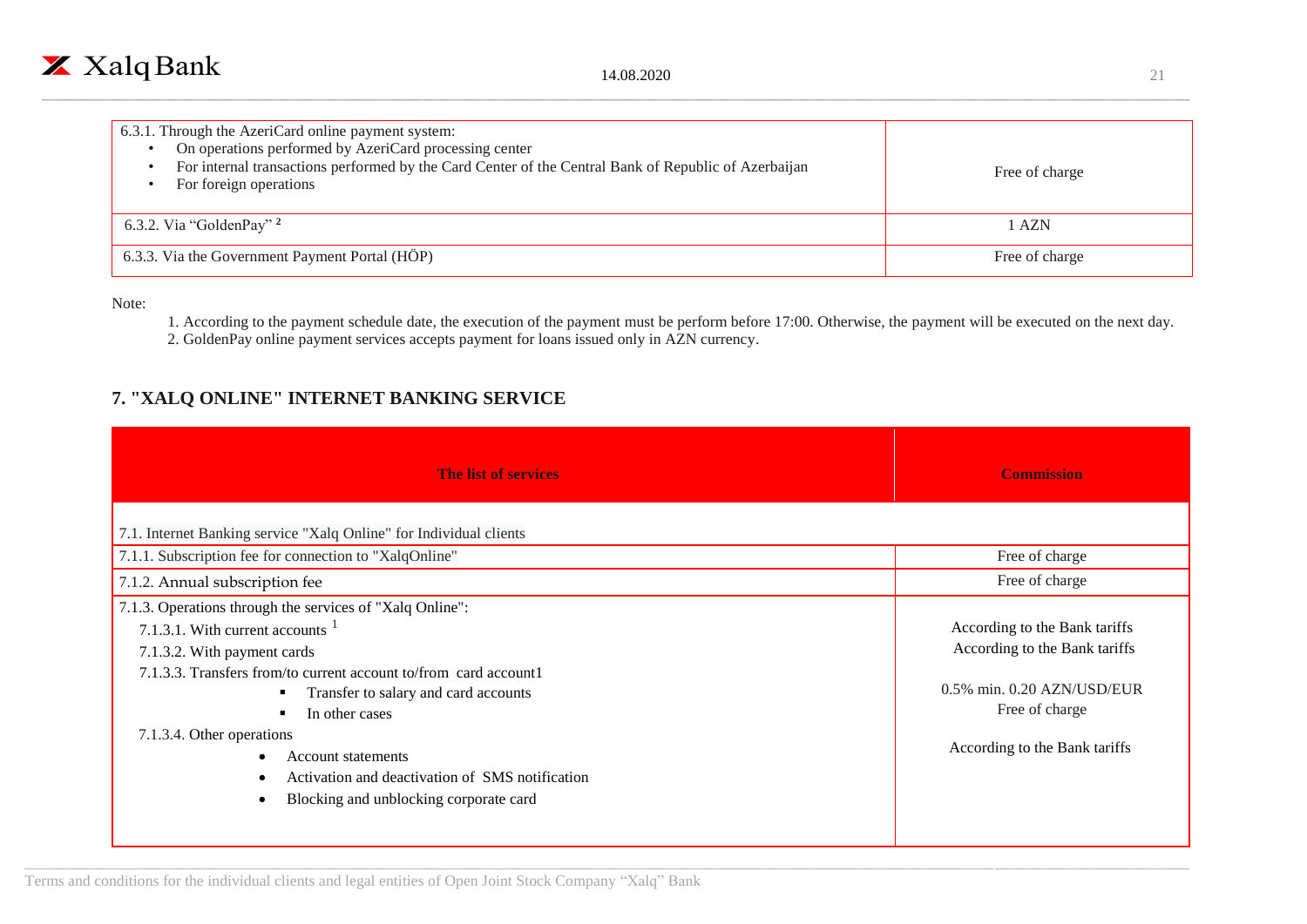| 7.1.3.5. Execution of payment orders in national currency:<br>Local payment orders                                                                               | Free of charge                                                                 |
|------------------------------------------------------------------------------------------------------------------------------------------------------------------|--------------------------------------------------------------------------------|
| In favor of the customer who has accounts in other banks:<br>Accounts for Baku / Sumgait branches<br>$\sim$<br>Accounts for regional branches<br>$\sim$          | 0,15% min. $-$ 1AZN, max. $-100$ AZN<br>$0,12\%$ min. $-1AZN$ , max. $-100AZN$ |
| 7.1.3.6. Execution of payment orders in foreign currency:<br>Local payment orders<br>٠<br>In favor of the customer who has accounts in other banks:<br>$\bullet$ | Free of charge<br>According to the Bank tariffs                                |

Note:

*1. Cashless currency exchange on current accounts is carried out only on bank operating days from 10:00 to 16:00.*

| <b>The list of services</b>                                   | <b>Commission</b> |
|---------------------------------------------------------------|-------------------|
| 7.2. Internet Banking service "XalqOnline" for Legal Entities |                   |
| 7.2.1. Connection fee to "XalqOnline"                         | Free of charge    |
| 7.2.2.<br>Annual subscription fee                             | Free of charge    |
| 7.2.3. Connection Fee for additional user                     | Free of charge    |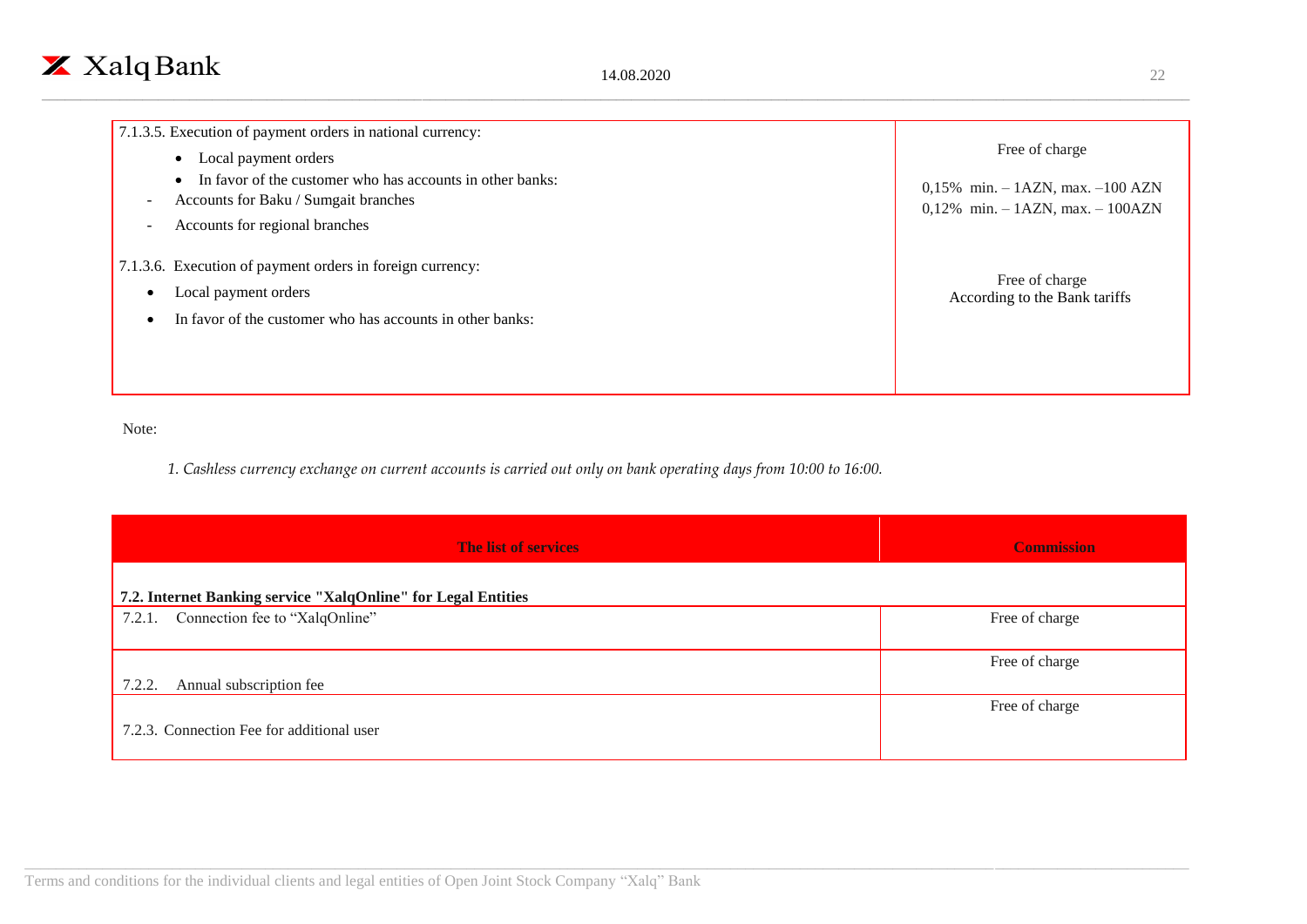| 7.2.4. Operations:                                                                                 |                                      |
|----------------------------------------------------------------------------------------------------|--------------------------------------|
| 7.2.4.1. Operations with current accounts                                                          | According to the tariffs of the Bank |
| 7.2.4.2. Transfers from account to corporate card and visa versa                                   |                                      |
| 7.2.4.3. Transfer to salary card                                                                   | Free of charge                       |
| 7.2.4.4. For currency exchange operations1                                                         | According to the Bank tariffs        |
| 7.2.4.5. For other operations                                                                      | According to the Bank tariffs        |
| Account statements                                                                                 |                                      |
| Activation and suspension of SMS notification service for plastic card                             | According to the bank tariffs        |
| Blocking and unblocking corporate card<br>$\bullet$                                                |                                      |
|                                                                                                    | Free of charge                       |
| 7.2.4.6. Execution of payment orders in national currency:                                         |                                      |
| Local payment orders<br>$\bullet$                                                                  | 0,15% min. $-2$ AZN, max. $-120$ AZN |
| In favor of the customer who has accounts in other banks:<br>$\bullet$                             | 0,12% min. $-1$ AZN, max. $-120$ AZN |
| Accounts for Baku / Sumgait branches<br>$\overline{\phantom{a}}$<br>Accounts for regional branches |                                      |
| 7.2.4.7. Execution of payment orders in foreign currency                                           |                                      |
| Local payment orders                                                                               | Free of charge                       |
| In favor of the customer who has accounts in other banks:                                          | According to the tariffs of the Bank |
|                                                                                                    |                                      |

Note:

1. *Cashless currency exchange on current accounts is carried out only on bank operating days from 10:00 to 16:00.*

## **8. PRECIOUS METALS AND ANNIVERSARY / MEMORIAL SIGNS AND OPERATIONS WITH THEM**

**The list of services Commision**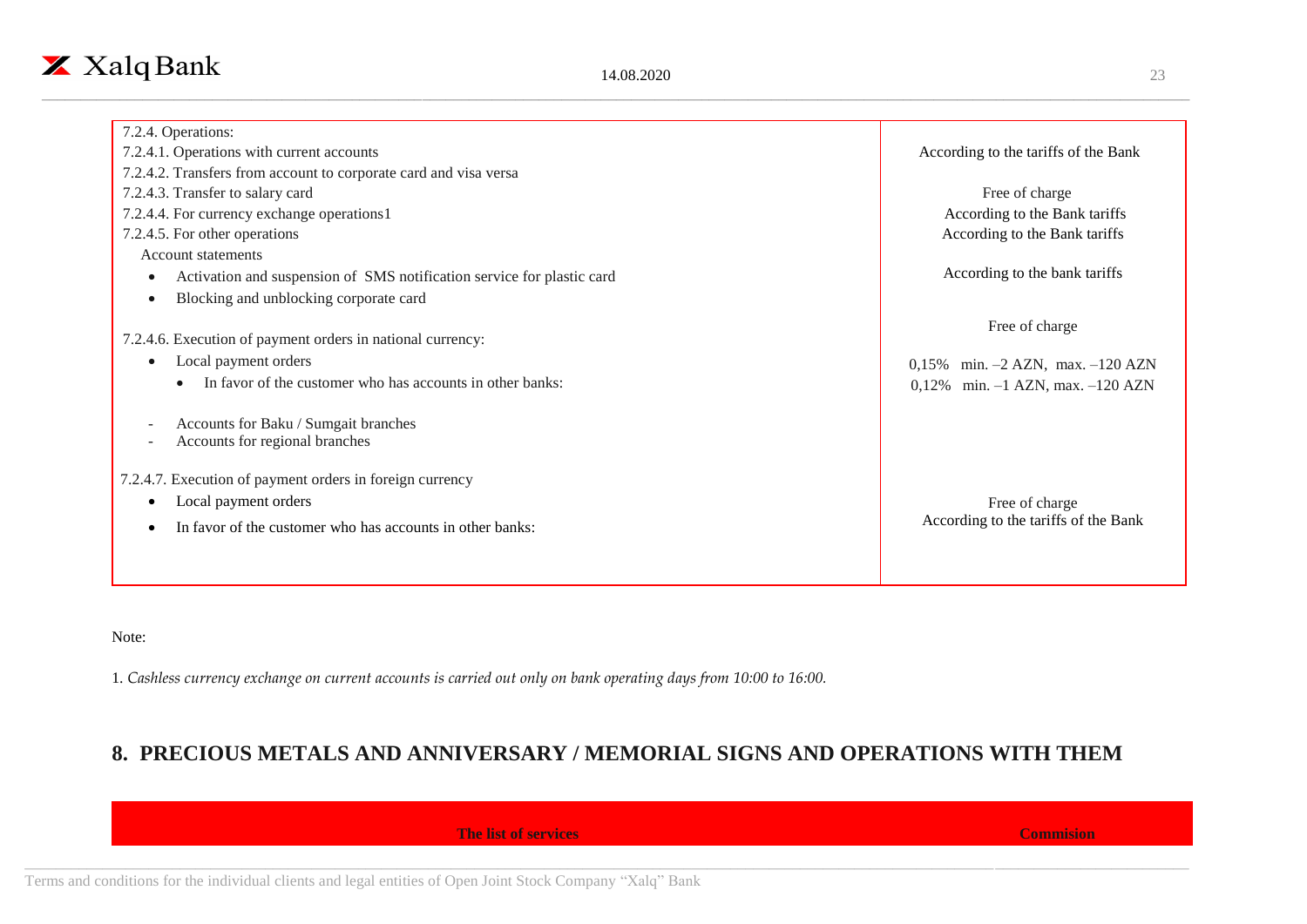

| 8.1. Sale of gold bars being in the ownership of the Bank (physically):                                                                        |                                                           |  |  |  |
|------------------------------------------------------------------------------------------------------------------------------------------------|-----------------------------------------------------------|--|--|--|
| 8.1.1. Pricing                                                                                                                                 |                                                           |  |  |  |
| 8.1.2. Redemption of gold bars sold to customers by the Bank before                                                                            | According to the Bank tariffs of the Bank <sup>1</sup>    |  |  |  |
|                                                                                                                                                |                                                           |  |  |  |
|                                                                                                                                                |                                                           |  |  |  |
| 8.2. Sale (physically) of anniversaries and memorial money, made and released in circulation in the Central Bank of the Republic of Azerbaijan |                                                           |  |  |  |
|                                                                                                                                                |                                                           |  |  |  |
| 8.2.1. Pricing                                                                                                                                 | According to the tariffs of the Central Bank <sup>2</sup> |  |  |  |
| 8.2.2. Sale commission for each transaction                                                                                                    | 50 AZN                                                    |  |  |  |
|                                                                                                                                                |                                                           |  |  |  |
|                                                                                                                                                |                                                           |  |  |  |
|                                                                                                                                                |                                                           |  |  |  |

Note:

1. VAT is charged on the price established by the Bank. Redemption of gold bars by customers, previously sold by the Bank, is possible only at the transfer of gold immediately after signing the trade contract, in the warehouse of the Bank.

2. Redemption of jubilee and memorial money from customers, previously sold by the Bank, is not available

## **9. SERVICES FOR THE TERMINAL NETWORKS**

| The list of services                           |                | <b>Commission</b>     |                |
|------------------------------------------------|----------------|-----------------------|----------------|
|                                                | Individual     | Private entrepreneurs | Legal entities |
| 9.1. Through the bank's terminal network       |                |                       |                |
| Deposit to current account<br>$\bullet$        | Free of charge | By agreement          | By agreement   |
| Loan Payment<br>$\bullet$                      |                |                       |                |
| Deposit to the payment card<br>$\bullet$       |                |                       |                |
| 9.2. Deposit through MilliOn terminal network: |                |                       |                |
| Deposit to current account<br>٠                | Free of charge | $0.6\%$               | 0.6%           |
| Loan Payment<br>$\bullet$                      |                |                       |                |
| Deposit to the payment card                    |                | 0.6%                  |                |